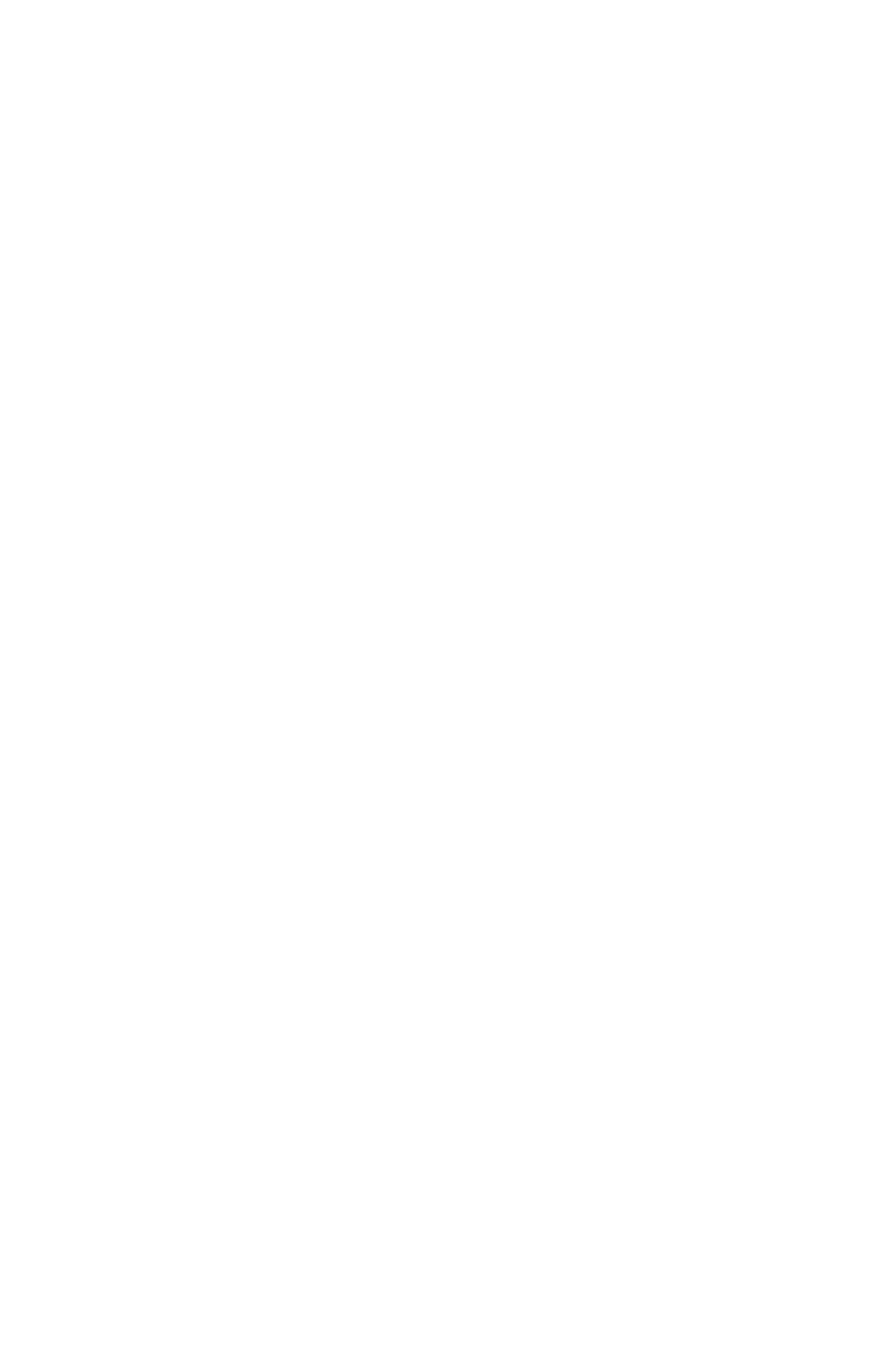**The Research Day Committee gratefully acknowledges the support of our event partners.**

# **SILVER LEVEL SPONSORS**





# **CONFERENCE SUPPORTERS**

The Polk Family Foundation

Ms. Coralie Lalonde

UOHI Trainee Committee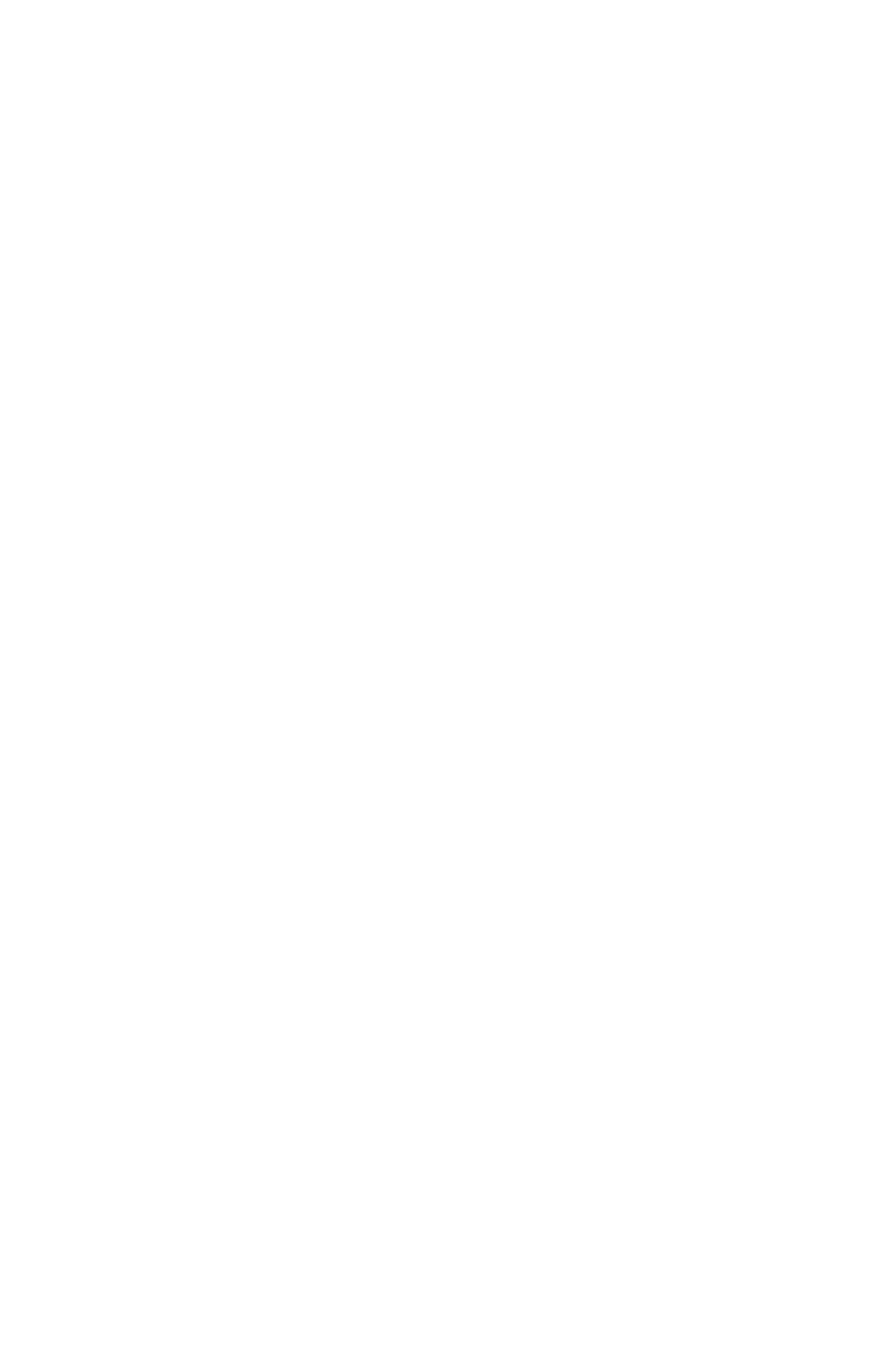# **Table of Contents**

| UOHI Investigator of the Year Profile 14 |  |
|------------------------------------------|--|
|                                          |  |
|                                          |  |
|                                          |  |
|                                          |  |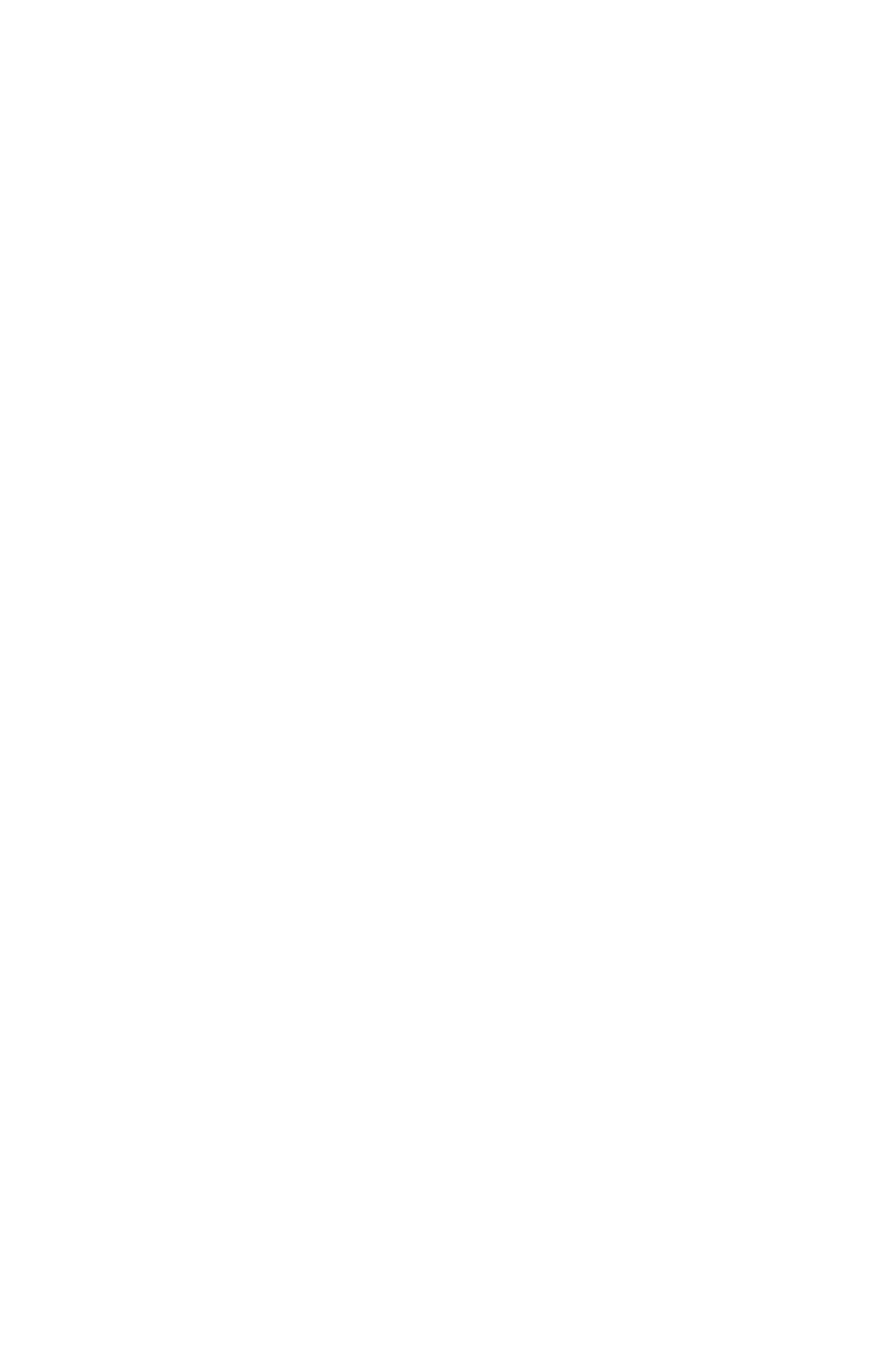# **Welcome to the 30th Annual Research Day**

On behalf of the organizing committee, it is with great pleasure we welcome you to the University of Ottawa Heart Institute (UOHI)'s  $30<sup>th</sup>$  Annual Research Day. This event is open to all cardiovascular research trainees in the Ottawa region, and is designed to give trainees an opportunity to showcase their outstanding projects and network with scientists and peers.

We are excited to share with you the following program highlights:

- Keynote lecture by Dr. Gordon Francis, a renowned clinician scientist with expertise in cholesterol metabolism
- Investigator of the Year Lecture by Dr. Katey Rayner, Scientist and Director, Cardiometabolic mRNA Laboratory, UOHI and Assistant Professor, uOttawa
- Trainee of the Year Lecture by Dr. F. Daniel Ramirez, Cardiology Resident and MSc Candidate working with Drs. David Birnie and George A. Wells, UOHI
- Presentation of the Dr. Robert Roberts Award for Research Excellence
- UOHI Trainee Committee Awards for Best Trainee and PI Participation at the Work in Progress Rounds
- Coralie Lalonde Innovation Award this award recognizes the most innovative abstract which presents a new idea, process, technology, or product that could deliver on an unmet need or solve a critical problem in the cardiovascular field. The primary focus is to recognize innovative ideas and trainees' ability to effectively communicate to a lay audience.

With 16 abstract talks and over 50 posters, we are confident Research Day is a great venue to network with your colleagues and learn more about the research being done at the UOHI as well as in the Ottawa region. The day will conclude with a wine and cheese networking reception, and an awards ceremony to recognize the best oral presentations and posters.

We would like to thank our speakers, presenters, judges, session chairs, and organizers for making this event possible. We would also like to extend our gratitude to the Polk Family Foundation, Ms. Coralie Lalonde, the UOHI Trainee Committee, and our Silver Level Sponsors: AstraZeneca Canada Inc. and Zimmer Biomet for their generous support.

Join us on May 15 to celebrate this special event!

Sincerely,

Tonkage

Thomas Lagace, PhD Pablo Nery, MD

Prky

Chair, Research Day Committee Co-Chair, Research Day Committee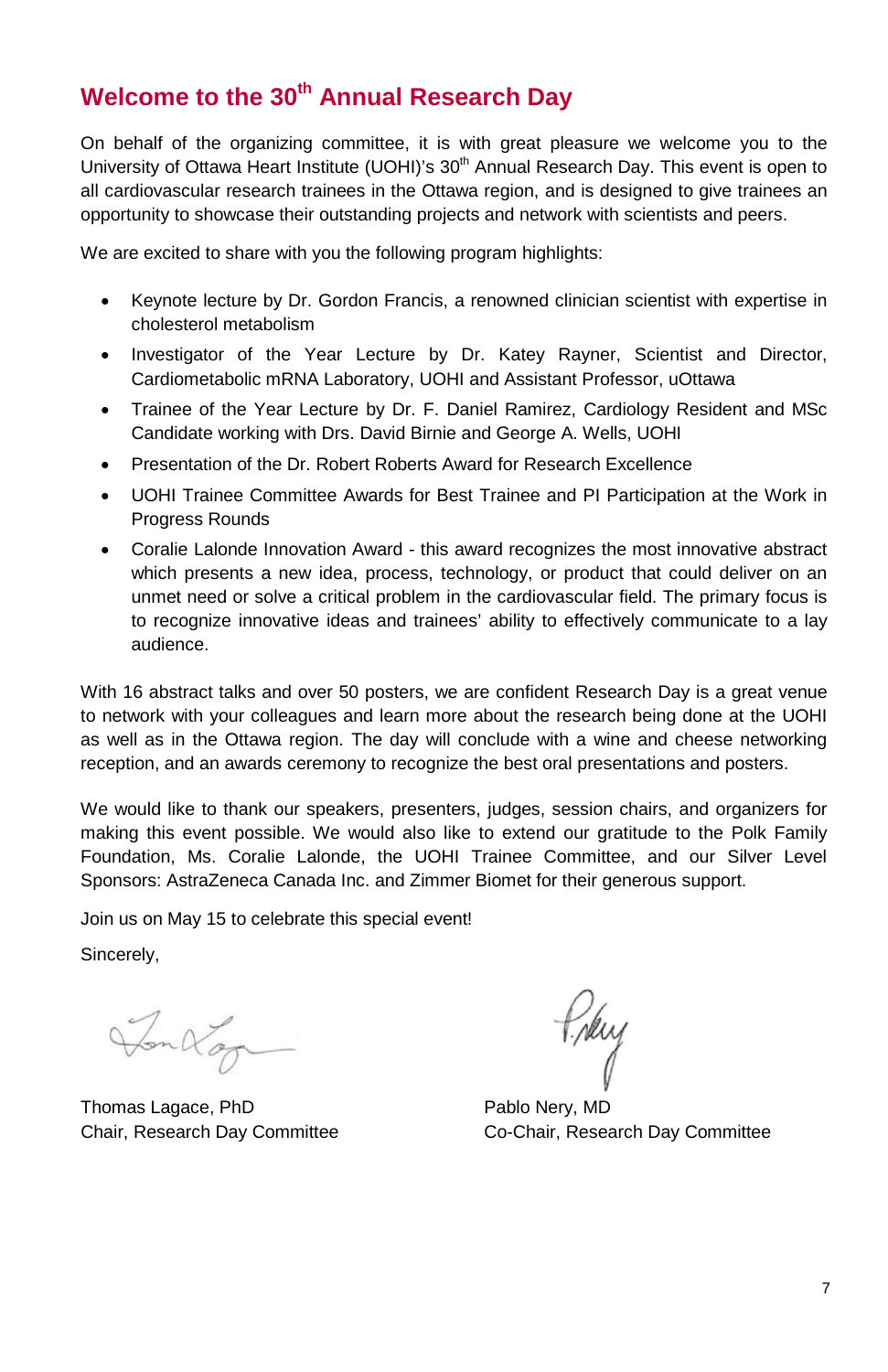# **Day At A Glance**

| $7:00 - 8:00$  | <b>Registration, Continental Breakfast, and Poster Setup</b>                                                                                                                              |
|----------------|-------------------------------------------------------------------------------------------------------------------------------------------------------------------------------------------|
| $8:00 - 8:15$  | <b>Welcoming Address</b><br>Dr. Peter Liu, VP Research and Chief Scientific Officer, UOHI                                                                                                 |
|                | Introduction to the 30 <sup>th</sup> Annual Research Day<br>Dr. Thomas Lagace, Chair, Research Day Committee, UOHI                                                                        |
| $8:15 - 9:15$  | Oral Presentations - ORACLE Theme 4: Community<br><b>Intervention &amp; Policy Innovations for CV Health</b><br>Chair: Mr. Robert Miner, PhD Candidate, UOHI                              |
| $8:15 - 8:30$  | O-1<br>Peer Support for Women with Coronary Heart Disease:<br>Preliminary Results from the Women@Heart Program                                                                            |
|                | Dr. Lisa Cotie, Postdoctoral Fellow (Supervisor: Dr. Bob Reid), UOHI                                                                                                                      |
| $8:30 - 8:45$  | <b>Objectively Measured Sedentary Time &amp; Its Association with</b><br>O-2<br>Markers of Health among a Sample of Canadian Female Nurses: An<br>Analysis of the Champlain Nurses' Study |
|                | Dr. Stephanie Prince Ware, Postdoctoral Fellow (Supervisor: Dr. Bob Reid),<br>UOHI                                                                                                        |
| $8:45 - 9:00$  | Establishing the Minimally Clinical Important Difference for the<br>O-3<br><b>Hospital Anxiety &amp; Depression Scale in CV Patients</b>                                                  |
|                | Mr. Kyle Lemay, BSc Candidate (Supervisor: Dr. Jennifer Reed), Carleton<br>University/UOHI                                                                                                |
| $9:00 - 9:15$  | O-4<br>Neurocognitive & Quality of Life Outcomes after Out-of-<br>Hospital Cardiac Arrest: Preliminary Data from the NeuroQOL Study                                                       |
|                | Ms. Aziza Byron-Alhassan, PhD Candidate (Supervisor: Dr. Heather<br>Tulloch), uOttawa/UOHI                                                                                                |
| $9:15 - 10:00$ | Oral Presentations - ORACLE Theme 1: Personal Tailored<br><b>Health Solutions</b><br>Chair: Dr. Lisa Cotie, Postdoctoral Fellow, UOHI                                                     |
| $9:15 - 9:30$  | <b>Operator Specific Variation in Pulmonary Vein Reconnection</b><br>O-5<br>Patterns After Pulmonary Vein Isolation for Subjects with<br><b>Paroxysmal Atrial Fibrillation</b>            |
|                | Dr. Mark Ainslie, Electrophysiology Fellow (Supervisors: Drs. Girish Nair<br>& David Birnie), UOHI                                                                                        |
|                | Mid-diastolic Left Ventricular Volume and Mass: Normal<br>O-6<br>Values for Coronary Computed Tomography Angiography                                                                      |
| $9:30 - 9:45$  | Dr. Daniel Juneau, Cardiac Imaging Fellow (Supervisor: Dr. Benjamin<br>Chow), UOHI                                                                                                        |
| $9:45 - 10:00$ | The Balance of Short & Long Term Outcomes of Bilateral<br>O-7<br>Internal Thoracic Artery Skeletonization in CABG: A Propensity-<br><b>Matched Cohort Study</b>                           |
|                | Dr. Janet Ngu, Cardiac Surgery Resident (Supervisor: Dr. Fraser<br>8<br>Rubens), UOHI                                                                                                     |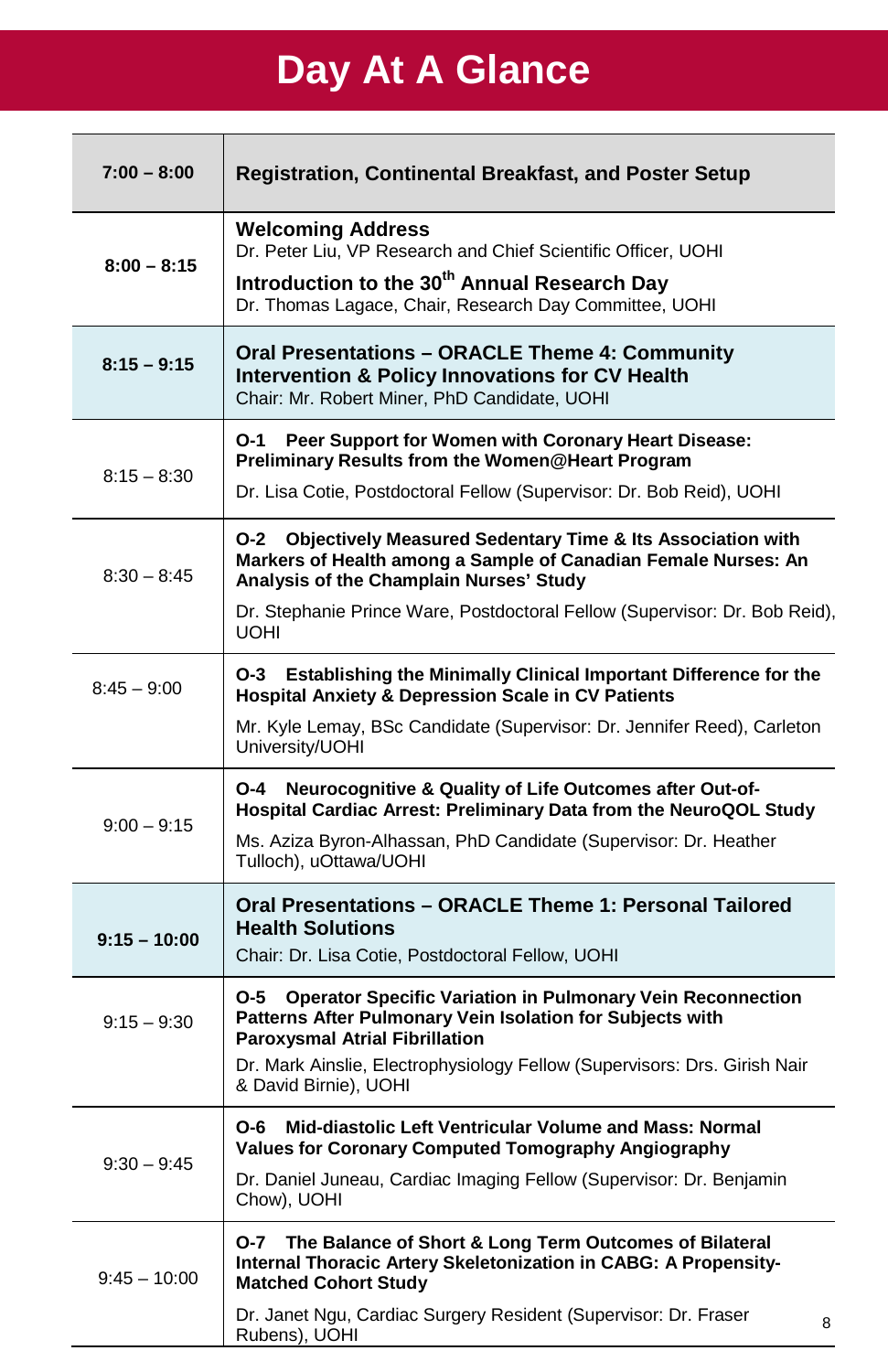| $10:00 - 11:15$ | Poster Session and Poster Judging (Track Area)<br>(see page 13 for the List of Posters)                                                                                                                                           |
|-----------------|-----------------------------------------------------------------------------------------------------------------------------------------------------------------------------------------------------------------------------------|
| $11:15 - 11:35$ | Lunch                                                                                                                                                                                                                             |
| $11:35 - 13:00$ | Innovation Award / Dr. Roberts Award Presentation / Trainee<br>Committee Awards / Investigator & Trainee of the Year<br>Lectures                                                                                                  |
| $11:35 - 11:45$ | <b>Innovation Award Winner's Pitch &amp; Award Presentation</b><br>Presented by: Ms. Coralie Lalonde, Chair, Board of Directors, Ottawa<br>Heart Institute Research Corporation                                                   |
| $11:45 - 11:50$ | Announcing the Recipient of the Dr. Robert Roberts Award<br>of Research Excellence & Award Presentation<br>Presented by: Dr. Peter Liu, VP Research & Chief Scientific Officer, UOHI                                              |
| $11:50 - 12:20$ | UOHI 2017 Investigator of the Year Lecture                                                                                                                                                                                        |
|                 | Dr. Katey Rayner, Scientist & Director, Cardiometabolic mRNA<br>Laboratory, UOHI; Assistant Professor, uOttawa                                                                                                                    |
| $12:20 - 12:30$ | UOHI Trainee Committee Awards: Best Participation in the<br><b>Work-in-Progress Trainee Rounds</b>                                                                                                                                |
| $12:30 - 13:00$ | UOHI 2017 Trainee of the Year Lecture                                                                                                                                                                                             |
|                 | Dr. F. Daniel Ramirez, Cardiology Resident & MSc Candidate<br>(Supervisors: Drs. David Birnie & George A. Wells)                                                                                                                  |
|                 | <b>KEYNOTE LECTURE</b>                                                                                                                                                                                                            |
|                 | The Importance of Smooth Muscle Cells in Atherosclerotic<br><b>Foam Cell Formation in Humans &amp; Mice</b>                                                                                                                       |
| $13:00 - 14:00$ | <b>Dr. Gordon A. Francis</b><br><b>Professor of Medicine</b><br>Director, Healthy Heart Program Prevention Clinic<br>Associate Director, Centre for Heart Lung Innovation<br>University of British Columbia & St. Paul's Hospital |
| $14:00 - 14:10$ | <b>Refreshment Break</b>                                                                                                                                                                                                          |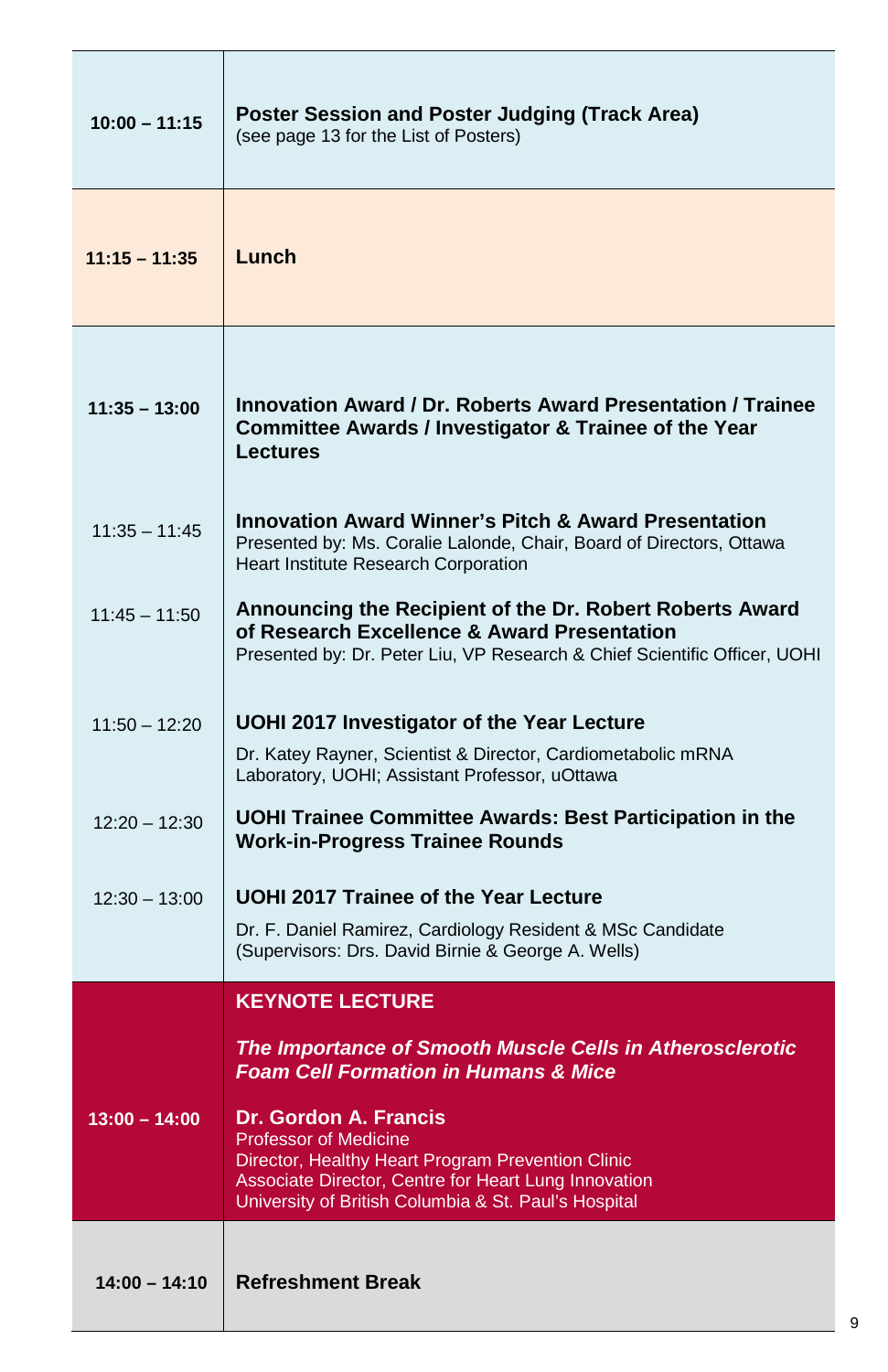| $14:10 - 14:55$ | Oral Presentations - ORACLE Theme 3: Optimizing<br>Technology & Human Interface for Heart & Vessels<br>Chair: Ms. Sandrine Parent, MSc Candidate, UOHI                                                                                                    |
|-----------------|-----------------------------------------------------------------------------------------------------------------------------------------------------------------------------------------------------------------------------------------------------------|
| $14:10 - 14:25$ | Assessment of Cardiac Allograft Vasculopathy using<br>O-8<br>Rubidium-82 Cardiac Positron Emission Tomography (PETCAV<br>Study)<br>Dr. Fernanda Erthal, Cardiac Imaging Fellow (Supervisors: Drs. Sharon<br>Chih & Rob Beanlands), UOHI                   |
| $14:25 - 14:40$ | The Effect of Ventriculo-Aortic Junction Dilatation on Aortic<br>O-9<br>Insufficiency<br>Dr. Hadi Toeg, Cardiac Surgery Resident (Supervisor: Munir Boodhwani),<br><b>UOHI</b>                                                                            |
| $14:40 - 14:55$ | $O-10$<br><b>Comparing the Stem Cell Features of Cardiac-Derived Cell</b><br><b>Products</b><br>Mr. Connor Michie, MSc Candidate (Supervisor: Dr. Darryl Davis), UOHI                                                                                     |
| $14:55 - 15:05$ | <b>Refreshment Break</b>                                                                                                                                                                                                                                  |
| $15:05 - 16:35$ | Oral Presentations - ORACLE Theme 2: Unlocking Novel<br><b>Causes of CV Disease</b><br>Chair: Ms. Sandrine Parent, MSc Candidate, UOHI                                                                                                                    |
| $15:05 - 15:20$ | <b>Methodological Rigor in Preclinical Cardiovascular Studies:</b><br>O-11<br>Targets to Enhance Reproducibility & Promote Research Translation<br>Dr. F. Daniel Ramirez, Cardiology Resident & MSc Candidate<br>(Supervisor: Dr. Benjamin Hibbert), UOHI |
| $15:20 - 15:35$ | Minocycline Attenuates HF & Depression-like Behaviour in<br>O-12<br><b>Rats Post MI</b><br>Mr. Rami Jadayel, BSc Candidate (Supervisor: Dr. Frans H. H. Leenen),<br><b>UOHI</b>                                                                           |
| $15:35 - 15:50$ | Transcriptional Activation of Tbx3 by Wnt/-Catenin Inhibits<br>O-13<br><b>Cardiac Sodium Channel Scn5a Expression</b><br>Dr. Alice Lu, Postdoctoral Fellow (Supervisor: Dr. Wenbin Liang), UOHI                                                           |
| $15:50 - 16:05$ | cIAP2 is a Pro-Inflammatory Mediator Contributing to Cardiac<br>O-14<br><b>Injury Post-Myocardial Infarction</b><br>Dr. David Smyth, Postdoctoral Fellow (Supervisor: Dr. Peter Liu), UOHI                                                                |
| $16:05 - 16:20$ | <b>Extracellular Vesicles Secreted by Atherogenic Macrophages</b><br>O-15<br><b>Transfer microRNA to Inhibit Cell Migration</b><br>Ms. My-Anh Nguyen, PhD Candidate (Supervisor: Dr. Katey Rayner),<br>UOHI                                               |
| 16:20 - 16:35   | <b>RIP Kinases in Cardiometabolic Diseases</b><br>O-16<br>Dr. Denuja Karunakaran, Postdoctoral Fellow (Supervisor: Dr. Katey<br>Rayner), UOHI<br>10                                                                                                       |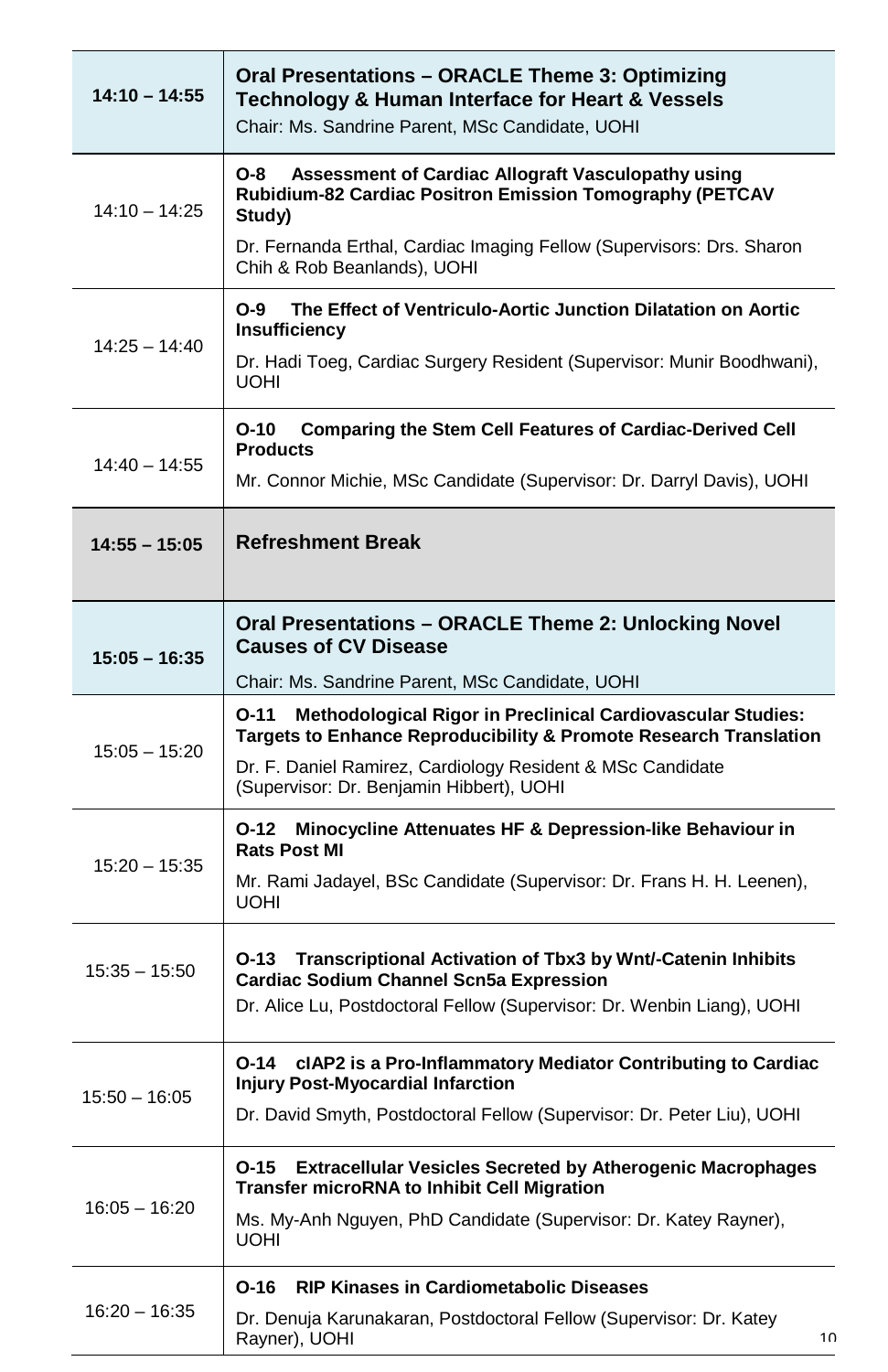| $16:35 - 17:15$ | <b>Networking Reception and Poster Session</b>                                                                                                                                                                                                                                                                                                            |
|-----------------|-----------------------------------------------------------------------------------------------------------------------------------------------------------------------------------------------------------------------------------------------------------------------------------------------------------------------------------------------------------|
| $17:15 - 17:30$ | <b>Awards Ceremony</b><br>Chair: Dr. Pablo Nery, Co-Chair, Research Day Committee, UOHI                                                                                                                                                                                                                                                                   |
|                 | Awards include:<br>Howard & Doris Polk Award for the Best Clinical Science / Bio-<br>behavioural & Population Health Presentation<br>Best Basic Science Oral Presentation<br>AstraZeneca Award for Best Clinical Science / Bio-behavioural<br>& Population Health Poster<br>Best Basic Science Poster<br>Oral Presentation and Poster Honourable Mentions |
| $17:30 - 17:35$ | <b>Closing Remarks</b><br>Dr. Thomas Lagace, Chair, Research Day Committee, UOHI                                                                                                                                                                                                                                                                          |
| $17:35 - 18:00$ | <b>Poster Tear-Down</b>                                                                                                                                                                                                                                                                                                                                   |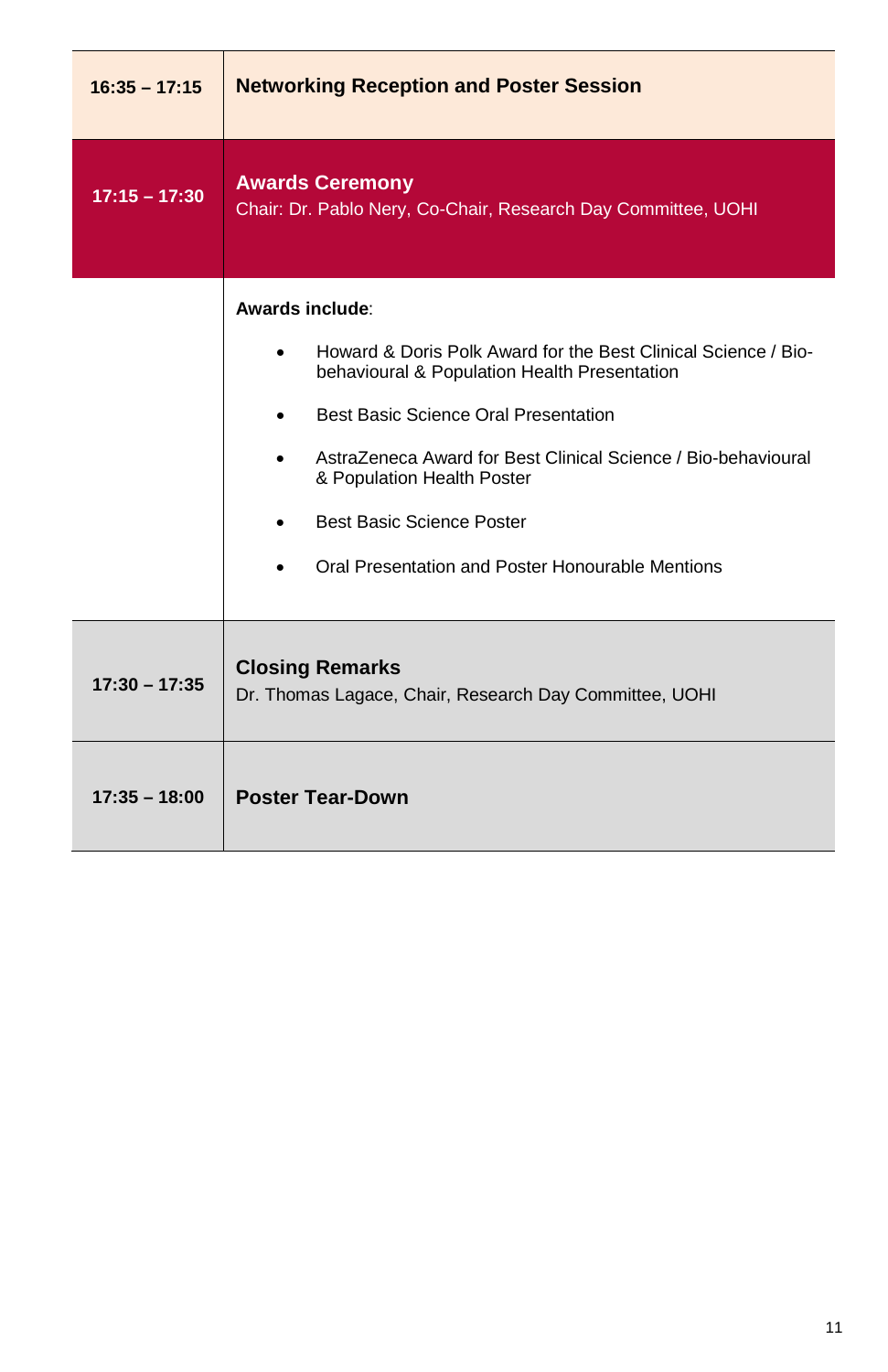# **The Berkman Library can help with your research!**



The Berkman Library will have an information booth at Research Day. Sarah Visintini, Librarian, will be at the booth. Pay Sarah a visit in the Poster Display (track area) to learn more!

There will be:

- Raffle for a variety of 3-D printed prizes
- An ORCID sign up station get your own unique identification number for tracking publications
- Most importantly: chocolate!

Contact: [berkmanlibrary@ottawaheart.ca](mailto:berkmanlibrary@ottawaheart.ca)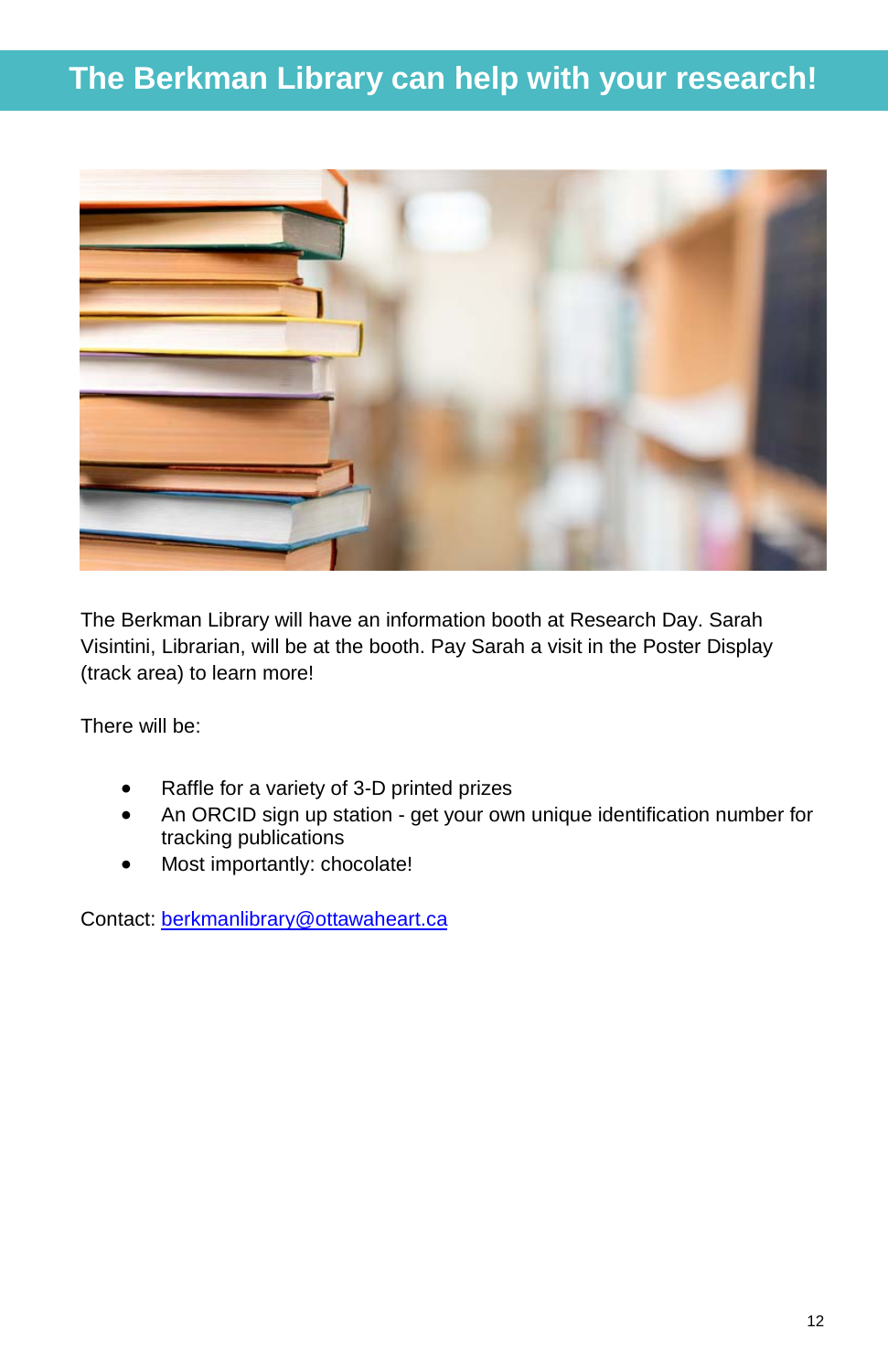# **Keynote Speaker Profile**



## **Gordon A. Francis, MD**

**Professor of Medicine Director, Healthy Heart Program Prevention Clinic Associate Director, Centre for Heart Lung Innovation University of British Columbia & St. Paul's Hospital**

**Dr. Gordon A. Francis** is an endocrinologist and Professor of Medicine in the Centre for Heart Lung Innovation and the Department of Medicine at St. Paul's Hospital and University of British Columbia.

Dr. Francis completed his BSc (Hon.) in Biochemistry at Simon Fraser University, followed by medical training at McGill University, internship and internal medicine residency at UBC, and fellowship in endocrinology and metabolism at the University of Alberta. He was then a senior research fellow for four years studying basic and clinical lipid and lipoprotein metabolism at the University of Washington in Seattle.

Dr. Francis was a member of the CIHR Group in Molecular and Cell Biology of Lipids 1994 – 2007. From 2000 – 2007, Dr. Francis served as the Director of the Cardiovascular Risk Reduction Clinic at the University of Alberta. In 2007, he returned to his home city of Vancouver to join the Centre for Heart Lung Innovation (formerly UBC James Hogg Research Centre), and currently directs the Healthy Heart Program Prevention Clinic.

Establishment of his laboratory at the Centre for Heart Lung Innovation was funded by the Heart and Stroke Foundation of BC and Yukon. He holds research funding from CIHR and the Heart and Stroke Foundation of Canada, and is the principal investigator for a Canadian Foundation for Innovation Leading Edge Fund awarded in 2012, "*Molecules to Human: Enhanced phenotyping for the discovery, prevention, and treatment of heart, lung, and blood vessel disease*". Previous funding included an Alberta Heritage Foundation for Medical Research Senior Scholar Award, the University of Alberta's Department of Medicine Award for Excellence in Academic Mentoring, and the Royal College of Physicians and Surgeons of Canada Medal in Medicine.

**Research Interests**–Dr. Francis studies mechanisms of intracellular trafficking of cholesterol as it relates to expression of the membrane lipid transporter ATP-binding cassette transporter A1 (ABCA1) and high density lipoprotein (HDL) formation. Key observations from his research include:

- Identification of the defect in apolipoprotein-mediated lipid efflux from Tangier disease cells (J Clin Invest 1995)
- Demonstration of impaired ABCA1 regulation and HDL formation in the lysosomal cholesterol storage diseases in Niemann-Pick disease type C and cholesteryl ester storage disease (J Biol Chem 2003, 2006, 2011)
- Ability of HDL oxidized by tyrosyl radical to enhance cholesterol removal from cells, reduce development of atherosclerosis, and stabilize ABCA1 against degradation (PNAS USA 1993, J Biol Chem 1998, ATVB 2003, BMC Biochemistry 2012)

His laboratory recently reported that smooth muscle cells represent at least 50% of all intimal foam cells, have a specific defect in ABCA1 expression, and comprise a large percentage of macrophage marker-expressing cells in human coronary atherosclerosis (Circulation 2014).

Dr. Francis is a member of the Canadian Cardiovascular Society Consensus Panel for the Diagnosis and Treatment of Dyslipidemia for the Prevention of Cardiovascular Disease.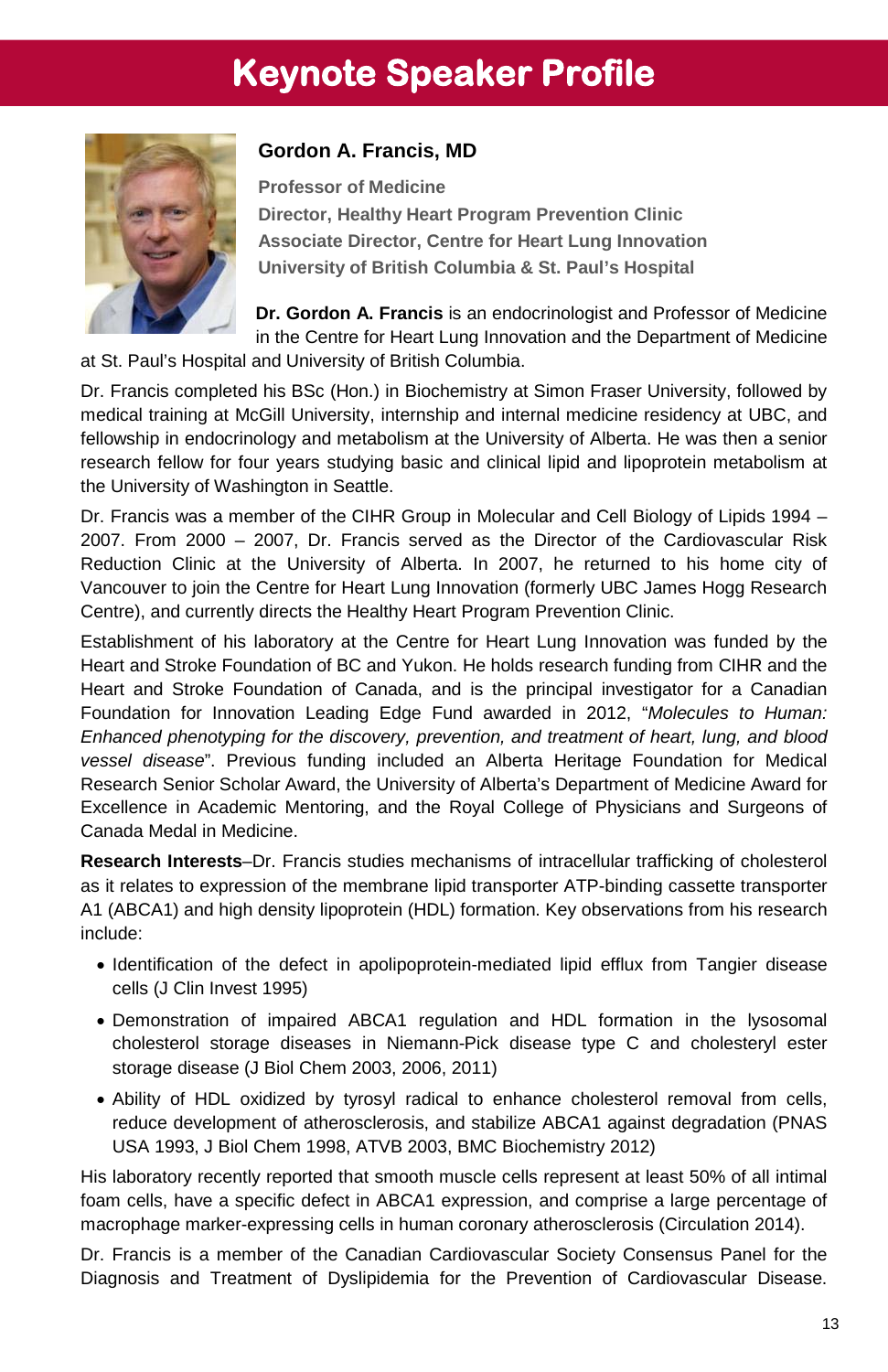# **UOHI Investigator of the Year**



#### **Katey Rayner, PhD**

**Scientist and Director, Cardiometabolic microRNA Laboratory, UOHI Assistant Professor, Department of Biochemistry, Microbiology & Immunology, Faculty of Medicine, University of Ottawa**

**Dr. Katey Rayner** directs the Cardiometabolic microRNA Laboratory at the University of Ottawa Heart Institute (UOHI), and is appointed as an Assistant Professor in the Department of Biochemistry, Microbiology and Immunology, Faculty of Medicine at the University of Ottawa.

In a few short years since starting her independent research program, Dr. Rayner has quickly established herself as a young leader in the field of microRNA and cardiometabolic diseases. She was profiled as a "Promising Young Investigator" in the November 11, 2016 issue of Circulation Research.

Dr. Rayner and her team study how microRNAs control multiple aspects of the risk factors that drive both atherosclerosis and obesity, and how these microRNAs can be used as therapeutics to treat these diseases. Her research program receives continuous peer reviewed funding since its inception in 2012. Dr. Rayner is funded by CIHR, the Heart and Stroke Foundation (including a McDonald Scholarship for the highest rated proposal in the New Investigator stream), the Ontario Ministry of Research and Innovation (Early Researcher Award), the Canada Foundation for Innovation, as well as the US National Institutes of Health. Of particular note, Dr. Rayner last year was one of very few researchers across Canada receiving a CIHR Foundation Grant.

Amongst other successes in the last year, Dr. Rayner and her team uncovered a major role for inflammatory cell death in driving the potential for atherosclerotic plaques to rupture. When excessive cholesterol accumulates in macrophages in the vessel wall, a process called necroptosis is activated, which causes cells to explode and promote inflammation. In coronary arteries from humans with very large and advanced disease, necroptosis was activated, and in mice necroptosis inhibitors reduced progression of disease. This work was published in *Science Advances*, and has formed the basis of the commercial development of necroptosis tracers for non-invasive imaging.

Not only recognized as an outstanding researcher, Dr. Rayner is also a scientific ambassador for the UOHI. She has served on numerous peer review committees including CIHR and the Heart and Stroke Foundation. She is a regular reviewer for *Circulation*, *Circulation Research*, *Nature Communications*, and *Cell Reports*. She is an Editorial Board member of the American Heart Association's lead journals *Circulation Research* as well as *Arteriosclerosis, Thrombosis and Vascular Biology* (ATVB) where she also serves as the Social Media Editor. Dr. Rayner co-chaired the 2017 Ottawa Heart Conference: *Inflammation in Cardiometabolic Disease*. Dr. Rayner continues to mentor trainees, and is involved with many other initiatives to promote science as well as women in science, most recently in a STEM (Science, Technology, Engineering and Mathematics) panel discussion, *Ask Women Anything*.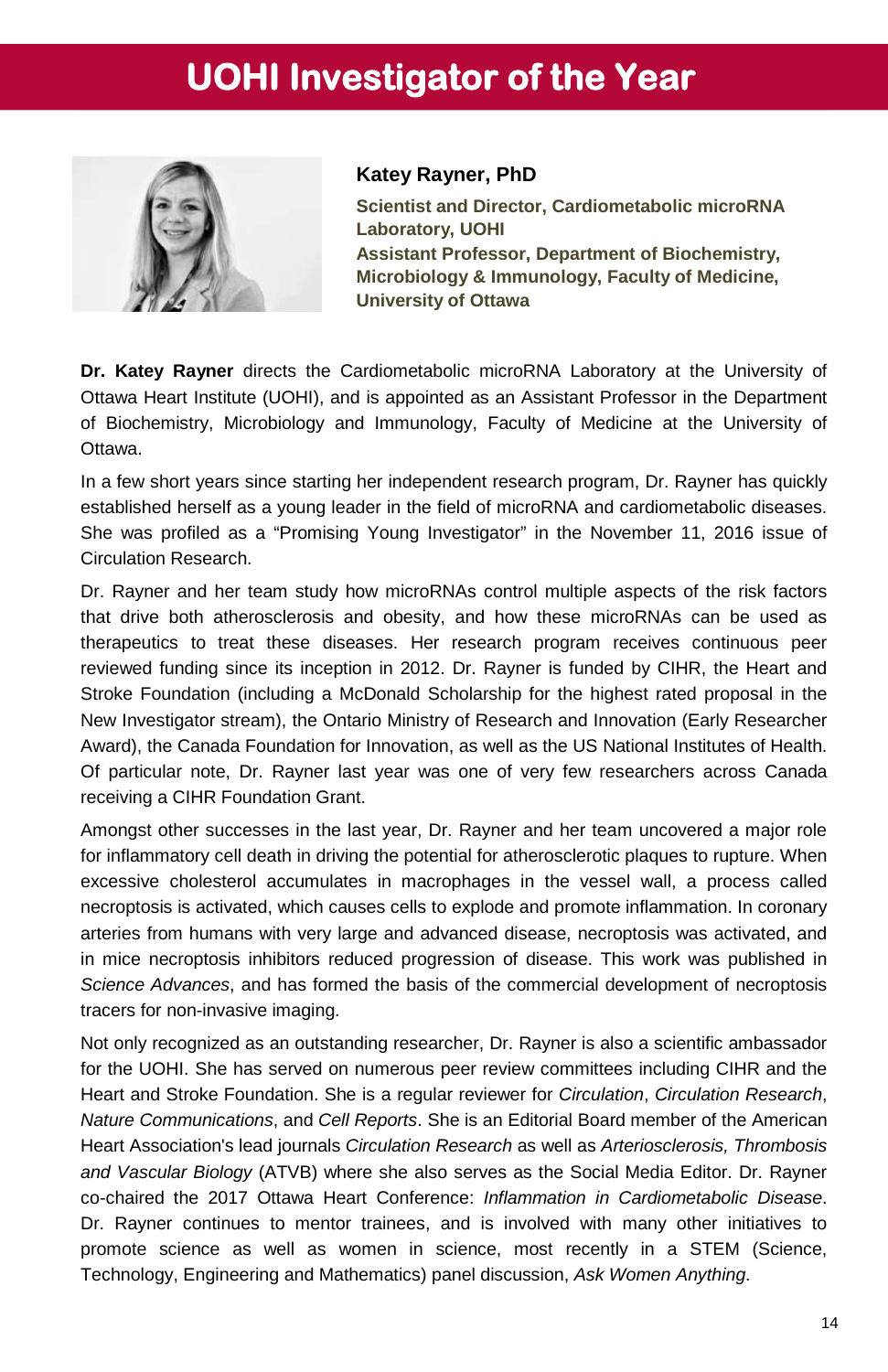# **UOHI Trainee of the Year**



## **F. Daniel Ramirez, MD**

**Cardiology Resident MSc Candidate (Supervisors: Drs. David Birnie & George A. Wells)**

**Dr. F. Daniel Ramirez** is a Cardiology Resident and concurrently completing graduate work in the School of Epidemiology, Public Health and Preventive Medicine.

Dr. Ramirez is widely recognized as having excelled in both arenas of trainee productivity and trainee leadership. While balancing clinical and research training, Dr. Ramirez has been the trainee lead on several research projects, including a Master's thesis currently in progress, as well as numerous other studies from basic science inquiries through to pure epidemiology. Dr. Ramirez's MSc dissertation is focused on predicting atrial fibrillation onset and progression in patients with long-term continuous rhythm monitoring.

Dr. Ramirez's incredible productivity is evident in 26 peer reviewed publications. He has published as first-author in several high impact journals, including *Circulation*, *Circulation Research*, and the *Journal of the American Heart Association*. He has presented at 24 local, national, and international meetings including the most recent Annual Scientific Session of the American Heart Association. Dr. Ramirez has awarded peer reviewed funding in support of his research.

Dr. Ramirez is also involved in mentoring junior trainees. He directly supervises two medical students and two junior Cardiology residents. He is on the Cardiology Residency Program Committee, a trainee reviewer for the *Canadian Journal of Cardiology*, and a member of the Canadian Arrhythmia Network (CANet)'s Highly Qualified Personnel Association.

Highlights of Dr. Ramirez's achievements in 2016-17:

- CIHR Frederick Banting and Charles Best Canada Graduate Scholarship (Master's Award)
- Ontario Graduate Scholarship
- University of Ottawa Excellence Scholarship
- First author on several high impact publications including:
	- "Methodological rigor in preclinical cardiovascular studies: Targets to enhance reproducibility and promote research translation" published in *Circulation Research*
	- "Sex bias in increasingly prevalent in preclinical cardiovascular research: Implications for translational medicine and health equity for women. A systematic assessment of leading cardiovascular journals over a 10-year period" published in *Circulation*
	- "Association between self-reported potentially modifiable cardiac risk factors and perceived need to improve physical health: a population-based study" published in the *Journal of the American Heart Association*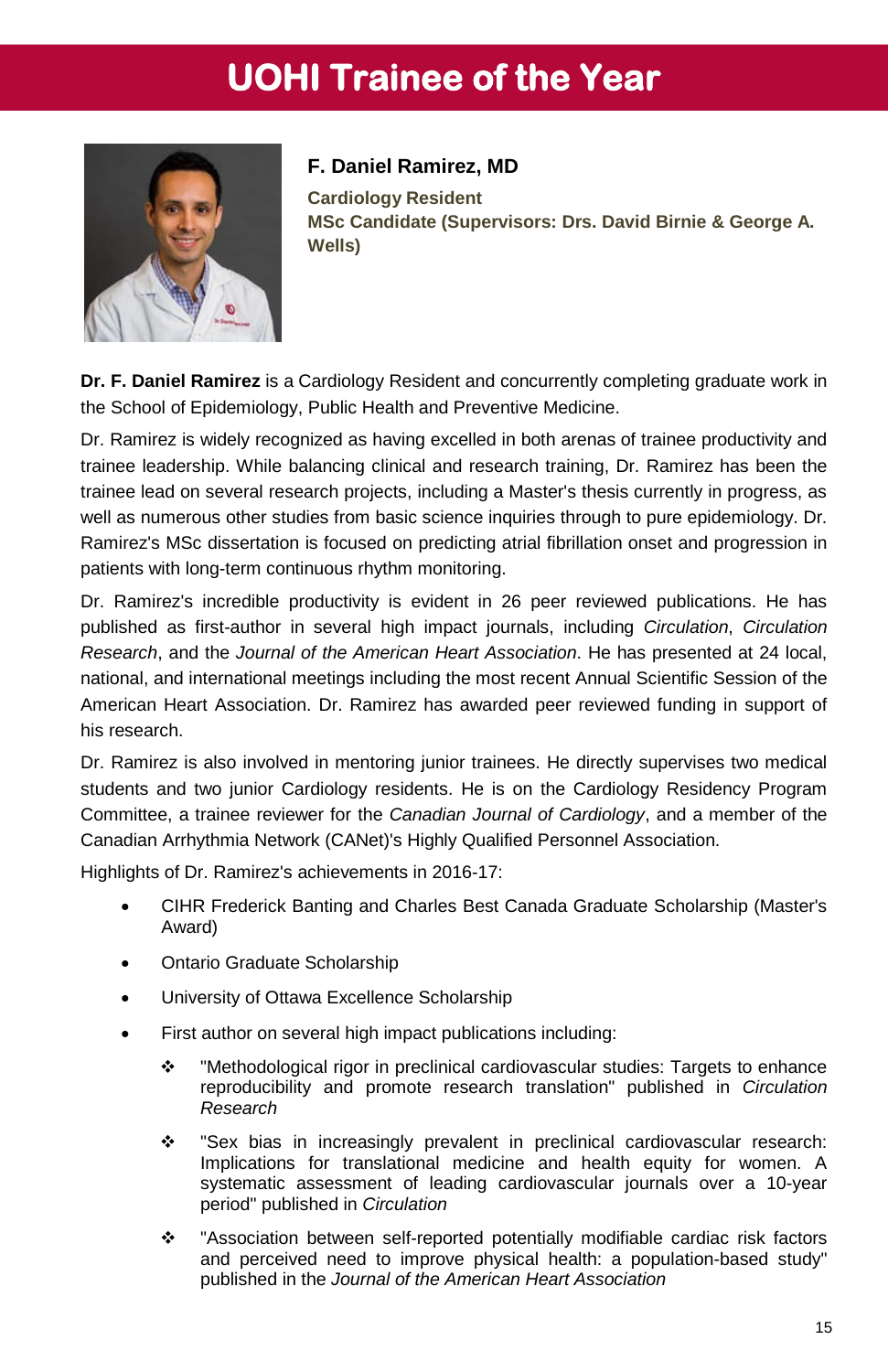# **Looking for expert help in publication services?**

Dr. Kelly Cobey, Publications Officer based at the Ottawa Hospital Research Institute's Centre for Journalology, is available to provide one-on-one consultations to researchers to help enhance the overall quality of our scientific papers!

# When might you wish to consult Dr. Cobey? Examples include:

*You have a manuscript ready for submission and would like to know how the work can be represented better to be accepted by the journal.*

*You would like help deciding where to submit.*

*You have a question about open access requirements.*

*You would like assistance with authorship.*

*You want more information about publication ethics, including plagiarism and self-plagiarism.* 

## **Write to Dr. Kelly Cobey [kcobey@toh.on.ca,](https://mytoh.ottawahospital.on.ca/owa/redir.aspx?C=6QRrAeXocU2uiTE9PluN9S_9do6ds9IIlshBijHaP0s6Oh0hwHJssCPGpOx6LSdYvR1KiiSb0oI.&URL=mailto%3akcobey%40cheo.on.ca) or call her at 613-737-8899 ext. 73601.**

The services are available to all research staff who have authored original research publications, with highest priority given to Scientists/Investigators and senior trainees.

> The costs of your consultation in this pilot initiative will be covered by ORACLE funding.

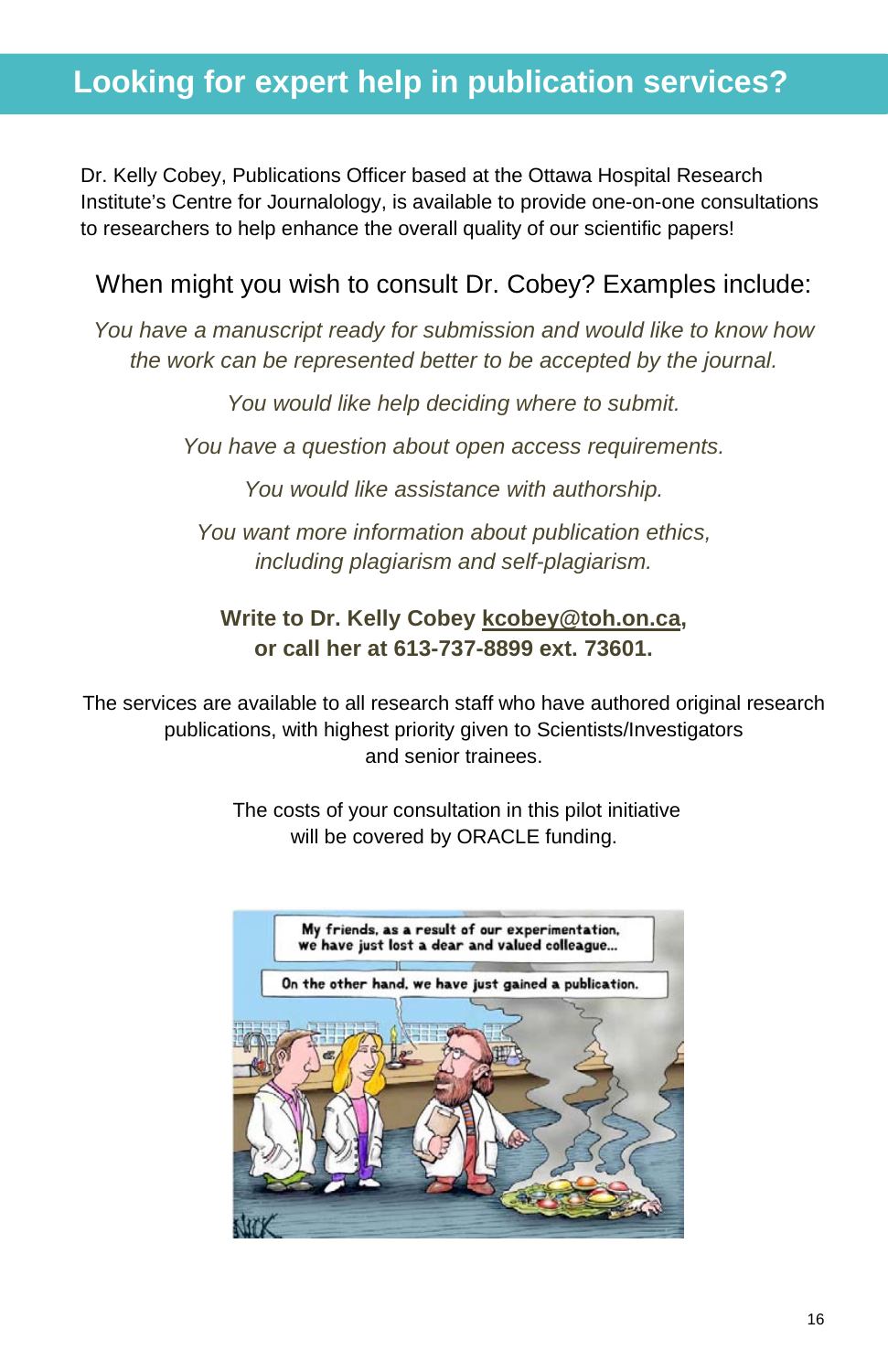# **Coralie Lalonde Innovation Award Finals**

## **Multimedia Room (H-2373)**

#### *Open to Innovation Award presenters only*

Chair: Ms. Coralie Lalonde, Chair of the Ottawa Heart Institute Research Corporation (OHIRC) Board of Directors

The Coralie Lalonde Innovation Award recognizes the most innovative abstract which presents a new idea, process, technology, or product that could deliver on an unmet need or solve a critical problem in the cardiovascular field. The primary focus is to recognize innovative ideas and trainees' ability to effectively communicate to a lay audience.

This year, five lay abstracts have been invited to compete in the finals. The winner will present his/her lay pitch to all Research Day attendees at 11:35 a.m. in the Foustanellas Auditorium. The prize presentation will follow immediately.

| $9:45 - 10:00$  | I-5   | Animal Experiments Are Used to Justify Testing Cardiovascular<br>Therapies in Humans: Are They Performed Rigorously Enough?  |
|-----------------|-------|------------------------------------------------------------------------------------------------------------------------------|
|                 |       | Dr. F. Daniel Ramirez, Cardiology Resident & MSc Candidate<br>(Supervisor: Dr. Benjamin Hibbert), UOHI                       |
| $10:00 - 10:15$ | I-4   | Minocycline Attenuates HF & Depression-like Behaviour in Rats<br>Post MI                                                     |
|                 |       | Mr. Rami Jadayel, BSc Candidate (Supervisor: Dr. Frans H. H. Leenen),<br><b>UOHI</b>                                         |
| $10:15 - 10:30$ | $-3$  | <b>Genetically Engineered Exosomes: A Novel Therapeutic Approach</b><br>in Pulmonary Arterial Hypertension                   |
|                 |       | Mr. Dhiya Hassan, MSc Candidate (Supervisor: Dr. Duncan Stewart),<br>Ottawa Hospital Research Institute                      |
| $10:30 - 10:45$ | $I-2$ | Is it noise or defect? Estimating Noise in SPECT Images                                                                      |
|                 |       | Ms. Sarah Cuddy-Walsh, PhD Candidate (Supervisor: Dr. R. Glenn)<br>Wells), Carleton University/UOHI                          |
| $10:45 - 11:00$ | I-1   | <b>Right Ventricular Sympathetic Dysfunction &amp; Increased Oxygen</b><br><b>Consumption in Patients with Heart Failure</b> |
|                 |       | Dr. Ali Ahmadi, Postdoctoral Fellow (Supervisor: Dr. Lisa Mielniczuk),<br><b>UOHI</b>                                        |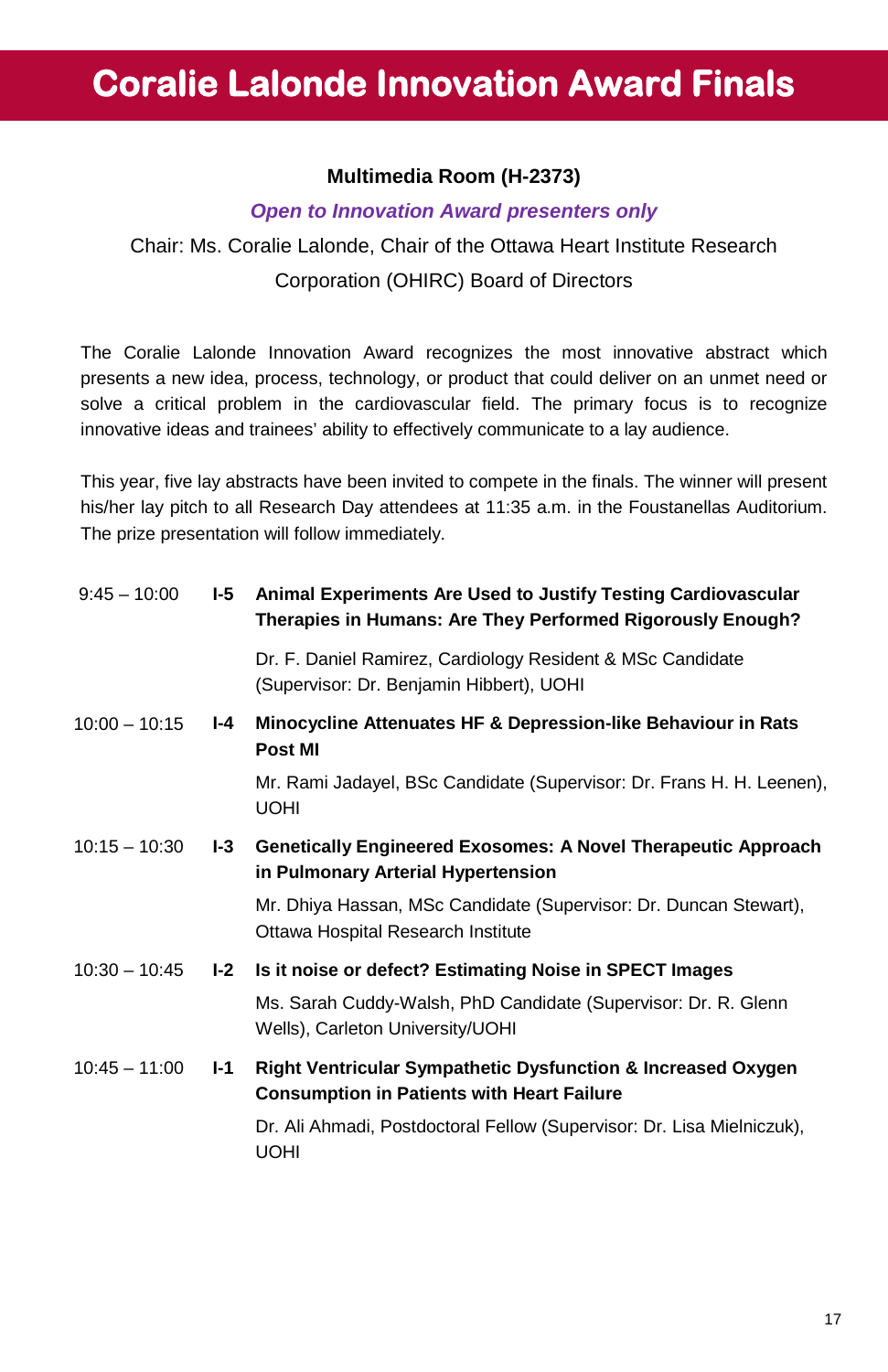# **List of Posters: Basic Science**

#### P-1 **Fatty Acid Oxidation Inhibition as an Experimental Treatment Strategy for Pulmonary Artery Hypertension and Right Heart Failure**

Dr. Ali Ahmadi, Postdoctoral Fellow, UOHI (Supervisor: Dr. Lisa Mielniczuk)

#### P-2 **Nanosilver Containing Collagen Fibers as Biofunctional Templates for Cardiac Tissue Engineering**

Dr. Manuel Ahumada, Postdoctoral Fellow, UOHI (Supervisors: Drs. Emilio Alarcon & Erik Suuronen)

#### P-3 **Preparation of Meta-[18F]fluorobenzylguanidine from an Iodonium(III) ylide precursor for Positron Emission Tomography Imaging of Cardiac Innervation**

Mr. Ariel Buchler, Undergraduate Student, UOHI (Supervisor: Dr. Benjamin Rotstein)

#### P-4 **Effects of culture media conditions on mitochondrial bioenergetics in human mesenchymal stromal cells**

Dr. Virgilio Cadete, Postdoctoral Fellow, Ottawa Hospital Research Institute (Supervisor: Dr. Duncan Stewart)

#### P-5 **Is it noise or defect? A method for estimating local noise in CZT SPECT images**

Ms. Sarah Cuddy-Walsh, PhD Candidate, Carleton University / UOHI (Supervisor: Dr. R. Glenn Wells)

#### P-6 **Weight-based dosing for consistent image noise in dedicated cardiac SPECT**

Ms. Sarah Cuddy-Walsh, PhD Candidate, Carleton University / UOHI (Supervisor: Dr. R. Glenn Wells)

#### P-7 **Functional relationship of the CARS2 locus to CAD**

Ms. Anh Thu Dang, MSc Candidate, UOHI (Supervisor: Dr. Ruth McPherson)

#### P-8 **GATA6 regulates structure and function of the cardiac Sinoatrial Node**

Ms. Lara Gharibeh, PhD Candidate, uOttawa (Supervisor: Dr. Mona Nemer)

#### P-9 **Does expression of miR-126 in CD-146+ peripheral blood mononuclear cells identify a circulating population "true" endothelial progenitors cells with high proliferation potential?**

Dr. Rafael Godoy, Postdoctoral Fellow, Ottawa Hospital Research Institute (Supervisor: Dr. Duncan Stewart)

#### P-10 **Forced Overexpression of TCTP Induces a Growth-Dysregulated Phenotype in ECs and SMCs in vitro**

Mr. Dhiya Hassan, MSc Candidate, Ottawa Hospital Research Institute (Supervisor: Dr. Duncan Stewart)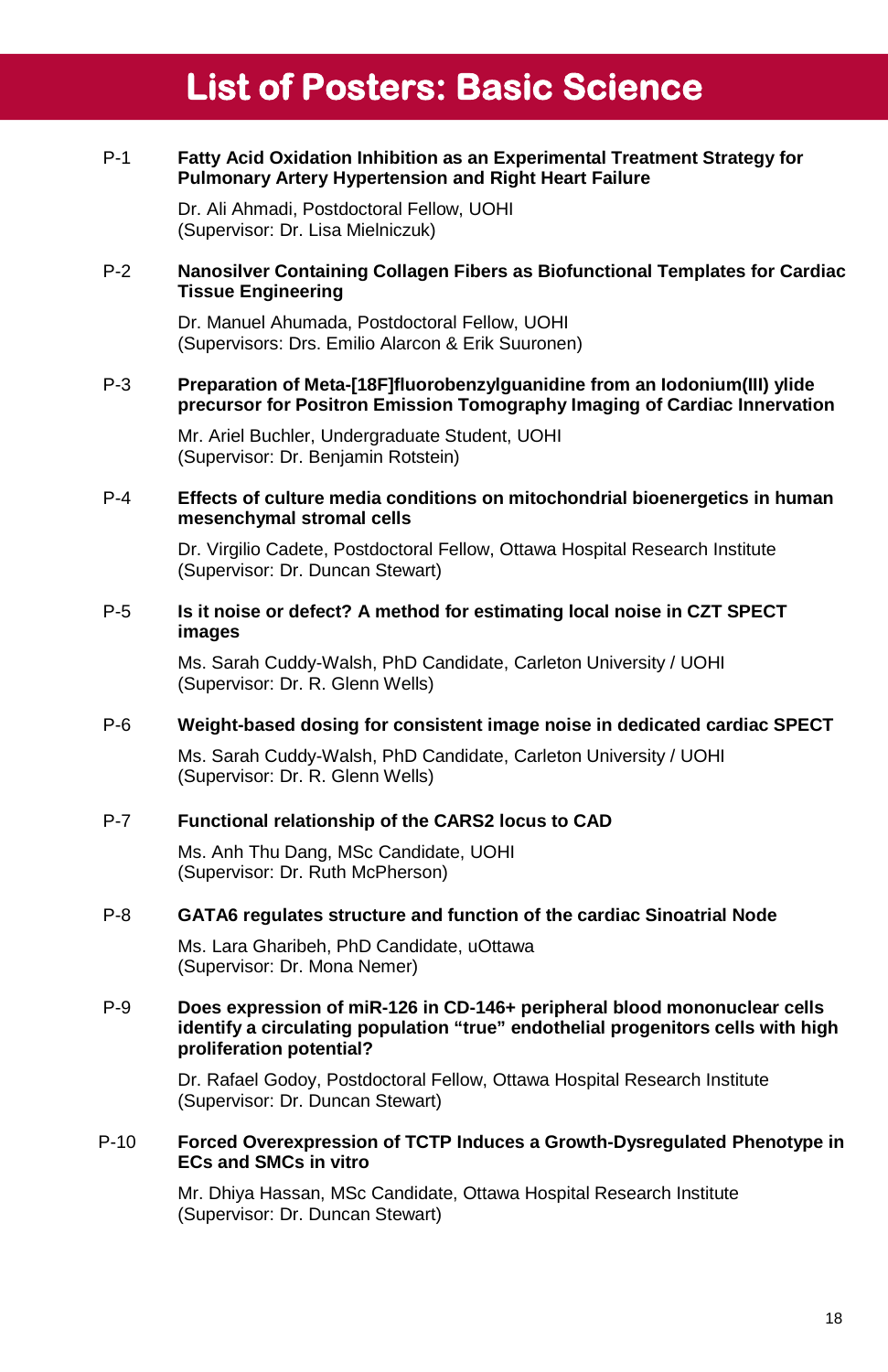#### P-11 **Metal nanoparticle containing collagen fibers as cardiac patches for myocardial infarction**

Dr. Katsuhiro Hosoyama, Postdoctoral Fellow, UOHI (Supervisor: Dr. Erik Suuronen)

#### P-12 **The Role of Insulin Growth Factor Binding Protein - 7 in Cardiorenal Syndrome**

Ms. Supriya Hota, Undergraduate Student, UOHI (Supervisor: Dr. Peter Liu)

#### P-13 **Delivering oxygen to explant-derived cardiac stem cells to enhance cellmediated repair of ischemic cardiomyopathy**

Mr. Pushpinder Kanda, MD-PhD Candidate, UOHI (Supervisor: Dr. Darryl Davis)

#### P-14 **Macrophage AMPK Links Cholesterol and Lysosomal Homeostasis**

Mr. Nicholas Leblond, PhD Candidate, uOttawa (Supervisor: Dr. Morgan Fullerton)

#### P-15 **E2F6 Regulates Stress Induced Apoptosis in Cardiomyocytes**

Ms. Jennifer Major, PhD Candidate, uOttawa (Supervisor: Dr. Balwant Tuana)

#### P-16 **Development of a Sprayable Antibacterial Film Composed of LL37 Capped Silver Nanoparticles with Collagen**

Ms. Sarah McLaughlin, MSc Candidate, UOHI (Supervisors: Drs. Emilio Alarcon & Erik Suuronen)

#### P-17 **Collagen Biomaterial Enhances CD34+ Cell Function Through MIR-21B**

Dr. Brian McNeill, Postdoctoral Fellow, UOHI (Supervisor: Dr. Erik Suuronen)

#### P-18 **A Comparison of Tracer Kinetic Models for 11C-hydroxyephedrine (HED) in Positron Emission Tomography Imaging of the Canine Heart**

Mr. Robert Miner, PhD Candidate, UOHI (Supervisor: Dr. Rob deKemp)

#### P-19 **Optimizing & Comparing Graphical Methods of Obtaining Partial Volume Corrected Distribution Volume in Dynamic Myocardial Perfusion PET-CT Using 11C-HED and 82Rb**

Mr. Robert Miner, PhD Candidate, UOHI (Supervisor: Dr. Rob deKemp)

#### P-20 **Heart Failure Induced Depression-Like Behavior in Rat Affected by Gender**

Ms. Fatimah Najjar, MSc Candidate, UOHI (Supervisor: Dr. Frans Leenen)

#### P-21 **Heat Shock Pre-Treatment of Explant-Derived Cardiac Stem Cells Boosts Survival & Engraftment in Advanced Ischemic Cardiomyopathy**

Ms. Sandrine Parent, MSc Candidate, UOHI (Supervisor: Dr. Darryl Davis)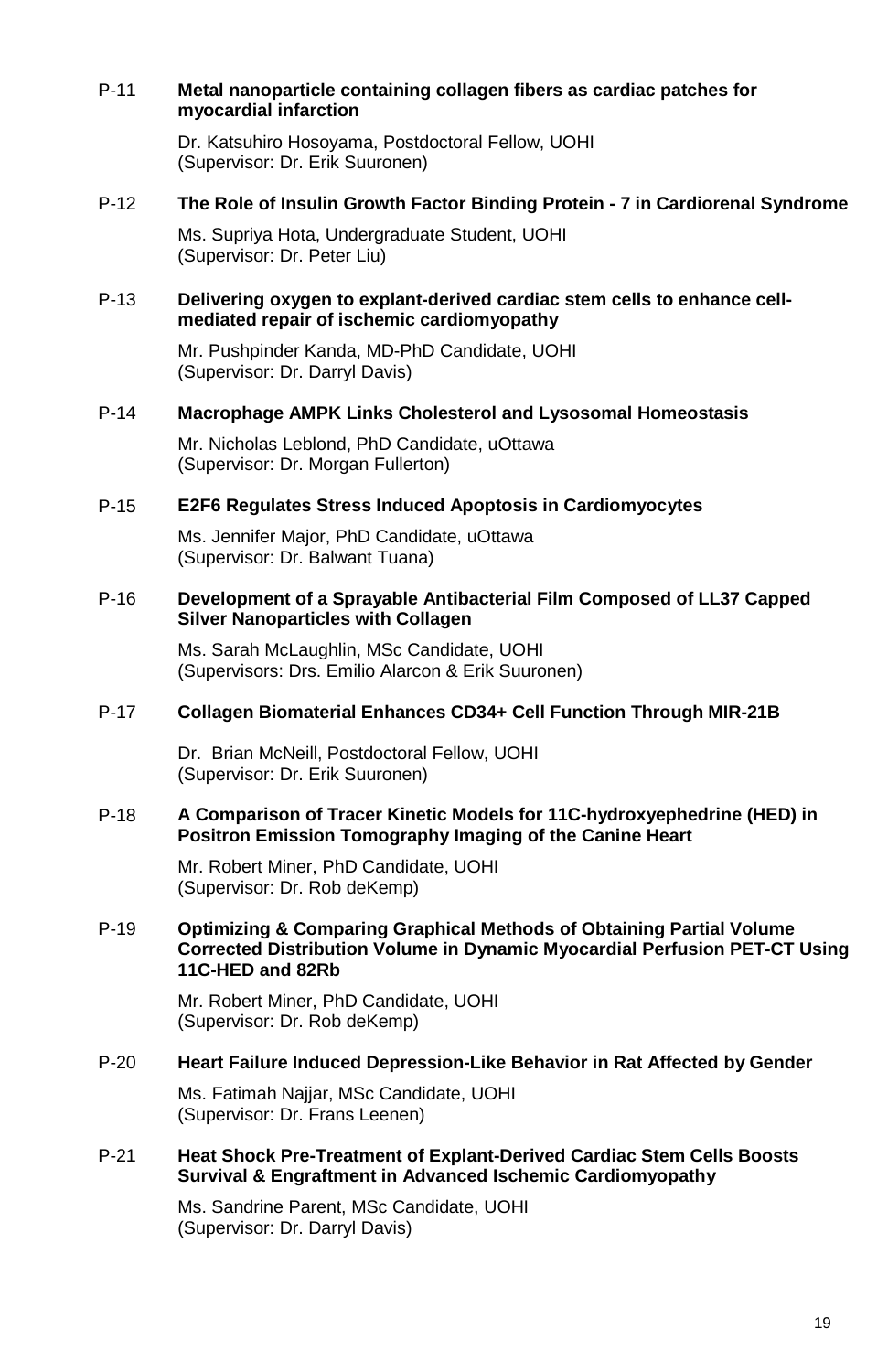#### P-22 **Caspase-Dependent Pathways Governing Cardiac Hypertrophy**

Ms. Charis Putinski, PhD Candidate, Ottawa Hospital Research Institute (Supervisor: Dr. Lynn Megeney)

#### P-23 **PCSK9 May Associate with Lipoproteins through Lipid Interactions**

Ms. Samantha Sarkar, MSc Candidate, UOHI (Supervisor: Dr. Thomas Lagace)

#### P-24 **Regulation of Tbx5 Activity During Heart and Limb Development**

Massomeh Sheikh-Hassani, PhD Candidate, uOttawa (Supervisor: Dr. Mona Nemer)

#### P-25 **Pre-clinical Comparison of Saline and Contrast for Intravascular Imaging Using Optical Coherence Tomography**

Dr. Trevor Simard, Resident & PhD Candidate, UOHI (Supervisor: Dr. Benjamin Hibbert)

#### P-26 **Diabetic Induced Hyperglycemia is a Trigger for Inflammation & Cell Death in Atherosclerotic Macrophages**

Ms. Leah Susser, Undergraduate Student, UOHI (Supervisor: Dr. Katey Rayner)

#### P-27 **Epigenetic Regulation of the Hypoxic Response: Role of Sirtuin 1 in Chronic Hypoxia Induced Pulmonary Hypertension**

Mr. Mohamad Taha, PhD Candidate, Ottawa Hospital Research Institute (Supervisor: Dr. Duncan Stewart)

#### P-28 **Alternative Polyadenylation of IRF2BP2 is Modified by a 3'UTR IRF2BP2 Variant Linked to Coronary Artery Disease Risk**

Mr. Ragnar Vilmundarson, PhD Candidate,) UOHI (Supervisor: Dr. Alexandre Stewart)

#### P-29 **MicroRNA-205 Is a Novel Epicardial Regulator of Cell Cycle Arrest & Cardiac Growth**

Mr. Jonathan Weldrick, PhD Candidate, UOHI (Supervisor: Dr. Patrick Burgon)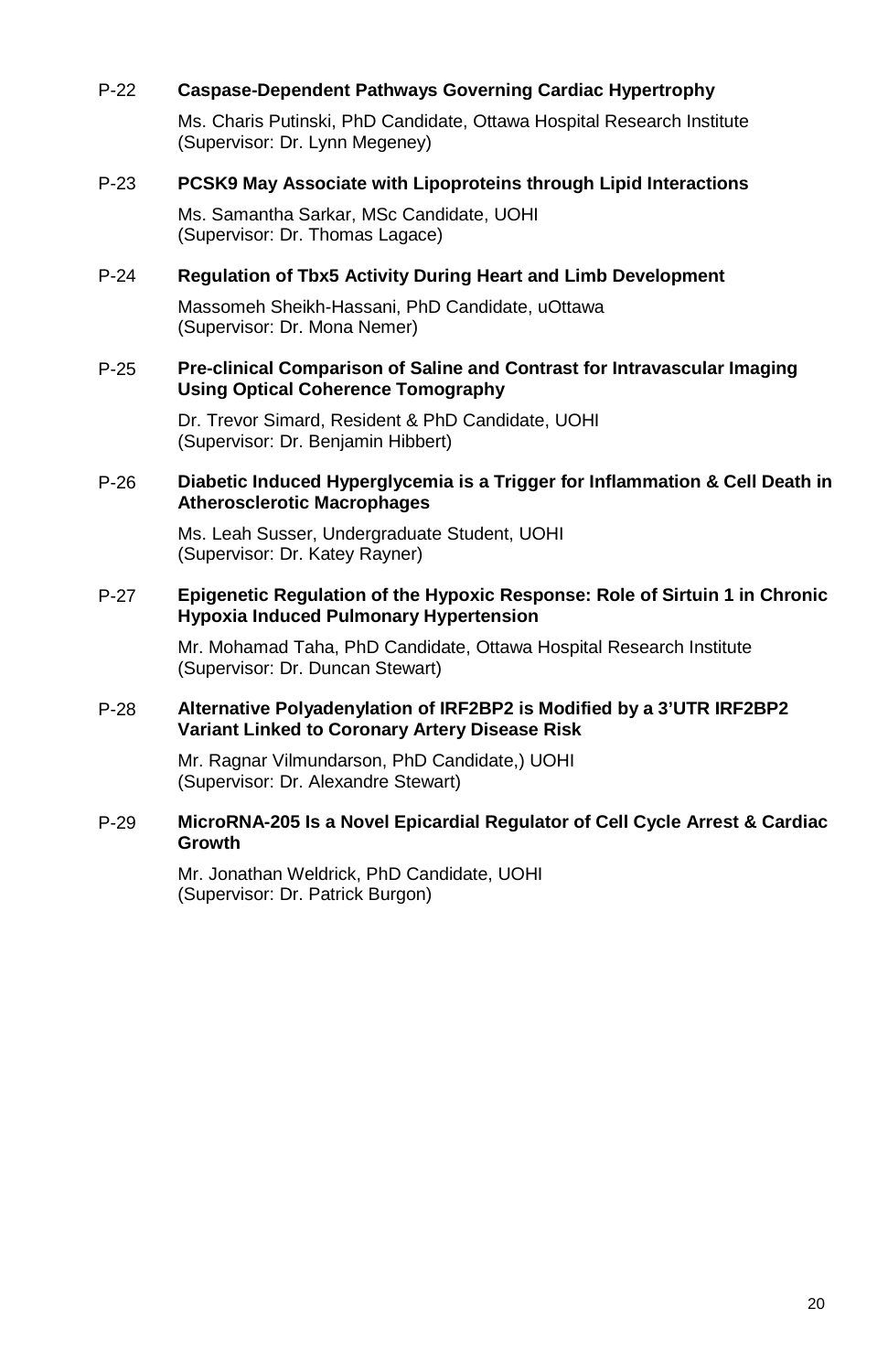# **List of Posters: Clinical Science**

| $P-30$ | Improved Ventricular Remodeling in Chronic Thromboembolic<br>Pulmonary Hypertension after Riociguat Treatment: A Prospective<br><b>Clinical Study</b>            |
|--------|------------------------------------------------------------------------------------------------------------------------------------------------------------------|
|        | Dr. Ali Ahmadi, Postdoctoral Fellow, UOHI<br>(Supervisor: Dr. Lisa Mielniczuk)                                                                                   |
| P-31   | Right Ventricular Sympathetic Dysfunction and Increased Oxygen<br><b>Consumption in Patients with Heart Failure</b>                                              |
|        | Dr. Ali Ahmadi, Postdoctoral Fellow, UOHI<br>(Supervisor: Dr. Lisa Mielniczuk)                                                                                   |
| $P-32$ | Intracardiac Voltage Mapping to Evaluate the Atrial Substrate in Patients<br>with Atrial Fibrillation                                                            |
|        | Dr. Wafa Al-Dawood, Clinical Fellow, UOHI<br>(Supervisor: Dr. Pablo Nery)                                                                                        |
| $P-33$ | Trastuzumab-related Subclinical Cardiotoxicity in Patients with Early<br>Stage HER2-Positive Breast Cancer: A Retrospective Single-center<br><b>Cohort Study</b> |
|        | Dr. Olexiy Aseyev, Clinical Fellow, The Ottawa Hospital<br>(Supervisor: Dr. Susan Dent)                                                                          |
| $P-34$ | Needs and Concerns of Cardiac Patients and their Partners: A<br><b>Qualitative Assessment</b>                                                                    |
|        | Mr. Matthew Clyde, PhD Candidate, uOttawa / UOHI<br>(Supervisor: Dr. Heather Tulloch)                                                                            |
| P-35   | <b>Relationship Between Outcomes of Catheter Ablation for Premature</b><br>Ventricular Contractions and Cardiac Magnetic Resonance Scar                          |
|        | Ms. Victoria Gerber, MD Candidate, UOHI<br>(Supervisor: Dr. Girish Nair)                                                                                         |
| $P-36$ | <b>Quantified Intraoperative Bleeding as a Potential Tool to Predict Post-</b><br>operative Bleeding                                                             |
|        | Mr. Daniel Goubran, MD Candidate, UOHI<br>(Supervisor: Dr. Derek So)                                                                                             |
| P-37   | Valve Sparing Root Replacement to Facilitate Aortic Valve Repair in<br><b>Non-Aneurysmal Aortic Roots</b>                                                        |
|        | Mr. Fadi Hage, MD Candidate, UOHI<br>(Supervisor: Dr. Munir Boodhwani)                                                                                           |
| $P-38$ | Estimation of Myocardial Flow Reserve using Nitrogen-13-Ammonia PET<br><b>Activity Ratios</b>                                                                    |
|        | Dr. Daniel Juneau, Clinical Fellow, UOHI<br>(Supervisor: Dr. Terrence Ruddy)                                                                                     |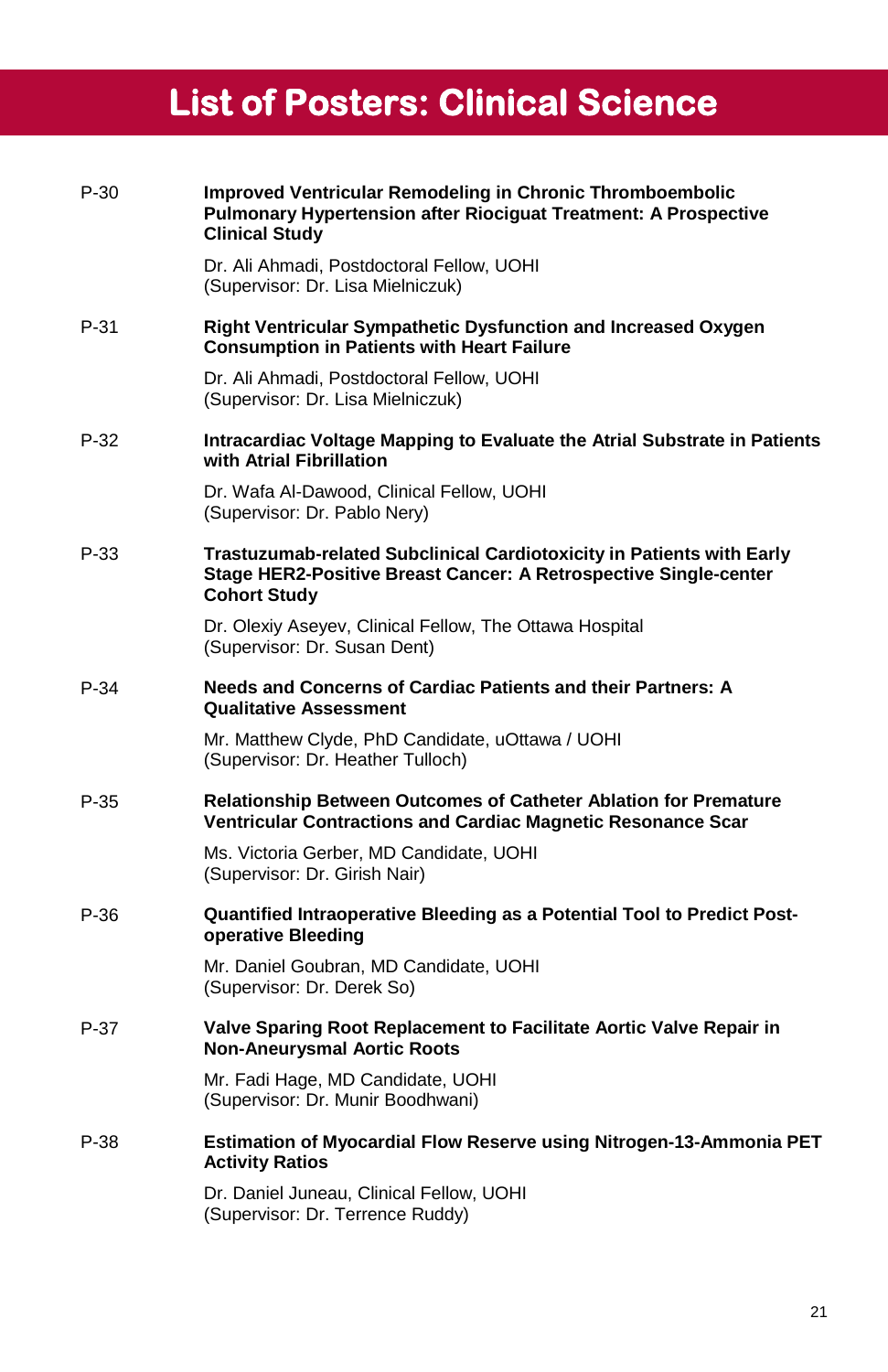#### P-39 **Isolated Cardiac Sarcoidosis: How Common Is It?**

Dr. Daniel Juneau, Clinical Fellow, UOHI (Supervisor: Dr. David Birnie)

#### P-40 **Comparison of Carotid Artery Volume and Atherosclerotic Plaque Characteristics using Computed Tomography Angiography and 3D Ultrasound versus Plaque Histopathology**

Ms. Mariya Kuk, MD Candidate, UOHI (Supervisor: Dr. Rob Beanlands)

#### P-41 **Development of a User Centered Designed Patient Decision Aid for Implantable Cardioverter-defibrillator Replacement: Acceptability Usability and Planning for Implementation**

Ms. Krystina Lewis, PhD Candidate, uOttawa/UOHI (Supervisors: Drs. David Birnie & Dawn Stacey)

#### P-42 **Nutritional Adequacy and Outcomes in Critically Ill Cardiac Surgical Patients**

Ms. Joanne MacNeill, UOHI (Supervisor: Dr. Bernard McDonald)

#### P-43 **The Effectiveness of Interventions to Maintain Physical Activity in Postcardiac Rehabilitation Populations: A Systematic Review and Metaanalysis**

Ms. Novella Martinello, PhD Candidate, UOHI (Supervisor: Dr. Robert Reid)

#### P-44 **Couple Relationships and Cardiovascular Health**

Katya McKee, UOHI (Supervisor: Dr. Heather Tulloch)

#### P-45 **Recurrent Renal Dysfunction Following Cardiac Surgery Associated Acute Kidney Injury**

Dr. Janet Ngu, Resident, UOHI (Supervisor: Dr. Munir Boodhwani)

#### P-46 **Correlates of Sedentary Behaviour in Adults: A Systematic Review**

Dr. Stephanie Prince Ware, Postdoctoral Fellow, UOHI (Supervisor: Dr. Robert Reid)

#### P-47 **Efficacy and Safety of Localized Driver-guided Catheter Ablation for Atrial Fibrillation: A Systematic Review and Meta-Analysis**

Dr. Daniel Ramirez, Resident, UOHI (Supervisor: Dr. Pablo Nery)

#### P-48 **Quantification of Myocardial Blood flow with C-11-Hydroxyephedrine Positron Emission Tomography Imaging**

Ms. Jennifer Renaud, UOHI (Supervisor: Dr. Rob deKemp)

#### P-49 **Heart Failure Etiology Influences Outcomes after LVAD Implantation**

Dr. Hadi Toeg, Resident, UOHI (Supervisor: Dr. Simon Maltais, Mayo Clinic)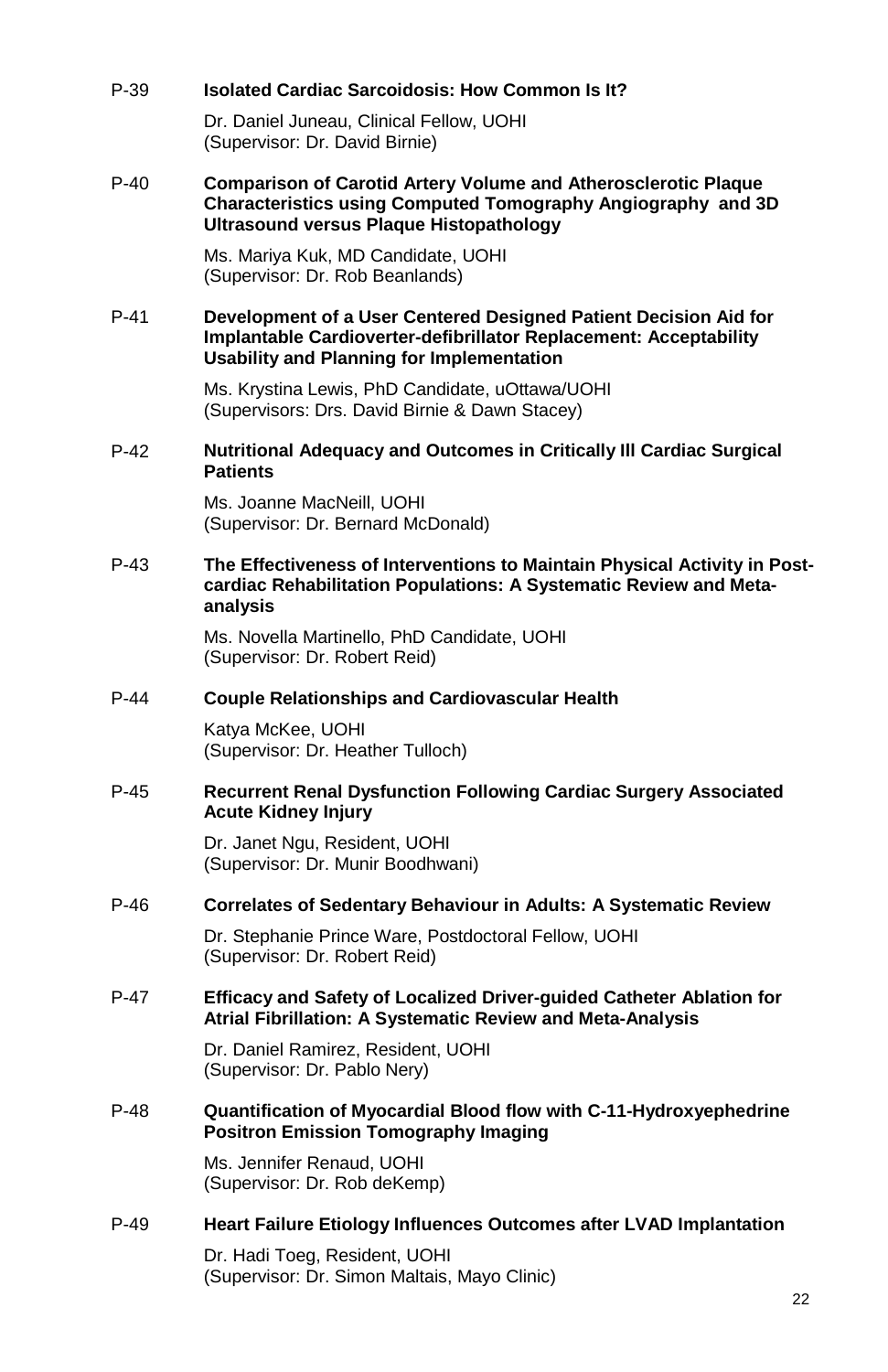#### P-50 **Validation of a Modified SOFA Score as a Mortality Risk Prediction Model in Cardiac Surgical ICU**

Dr. Brock Wilson, Critical Care Resident & Cardiac Anesthesiology Fellow, UOHI

(Supervisor: Dr. Bernard McDonald)

#### P-51 **The Effect of Diabetes Mellitus on Global and Regional Myocardial Flow Reserve in the Presence of Epicardial Coronary Disease**

Kai Yi Wu, MD Candidate, UOHI (Supervisor: Drs. Rob Beanlands, Aun-Yeong Chong, & Rob deKemp)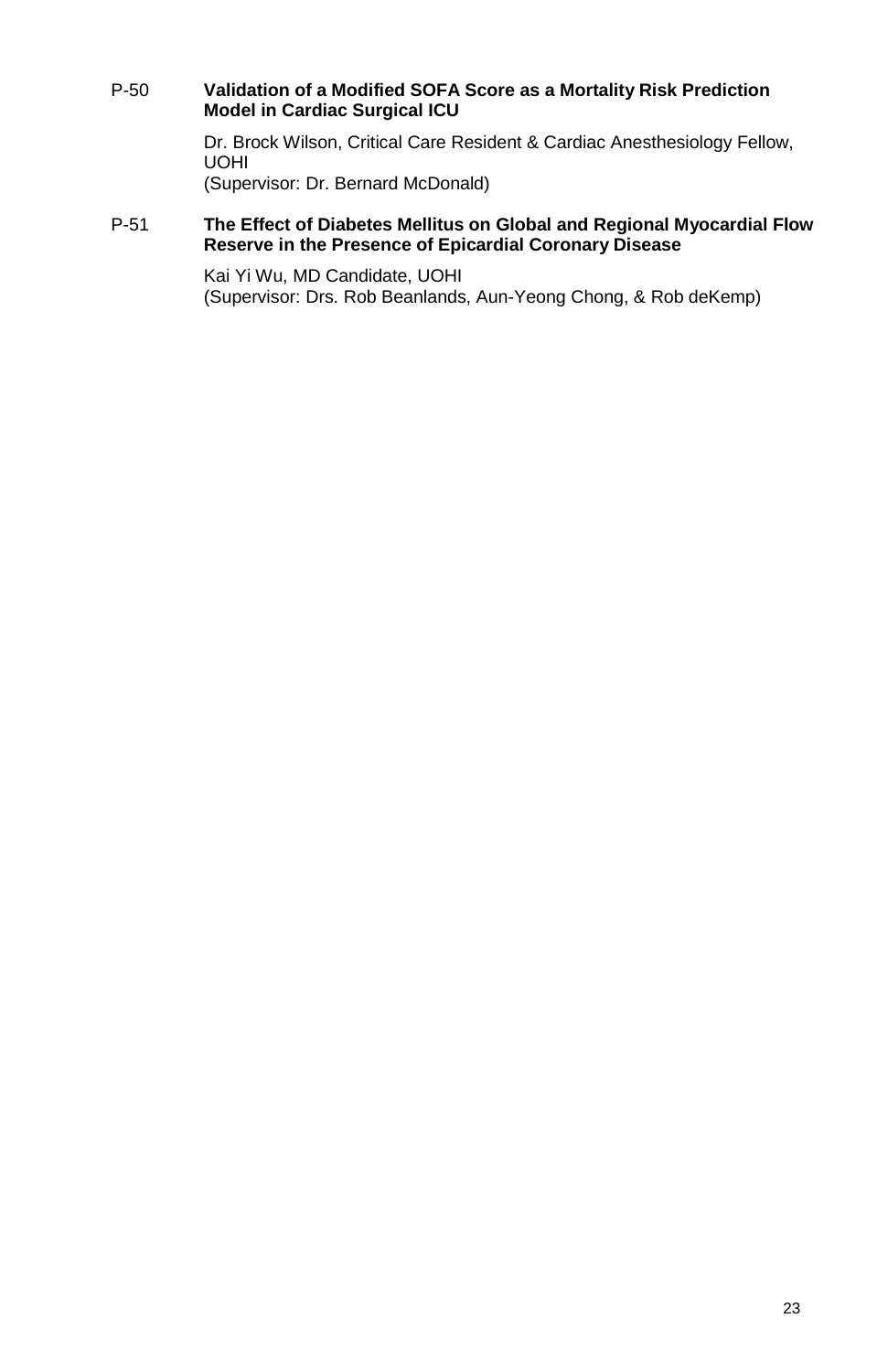# **Special thanks to**

## **SILVER LEVEL SPONSORS:**



## **CONFERENCE SUPPORTERS:**

The Polk Family Foundation Ms. Coralie Lalonde UOHI Trainee Committee

## **ALL PRESENTERS AND ATTENDEES**

## **RESEARCH DAY SPEAKERS**

Dr. Gordon A. Francis, Centre for Heart Lung Innovation at St. Paul's Hospital & UBC. Drs. Peter Liu, VP Research & Chief Scientific Officer; Thomas Lagace; Pablo Nery; Katey Rayner; & F. Daniel Ramirez (UOHI).

## **INNOVATION AWARD REVIEWERS AND JUDGES & ON-SITE COORDINATOR**

Judges: Ms. Coralie Lalonde, Chair, Ottawa Heart Institute Research Board; Ms. Catherine Geci, uOttawa Innovation Support Services; Mr. Simon Kennedy, Deputy Minister, Health Canada; Ms. Keira Torkko, Chief Operating Officer, Coaching Association of Canada; Mr. Hugh Winsor, OHIRC Board; Drs. Katey Rayner & Derek So, UOHI. Innovation Award Abstract Reviewers: Ms. Aisha Weaver, Director, Legal Affairs & Dr. Darryl Davis (UOHI). On-site Panel Coordinator: Ms. Aisha Weaver (UOHI).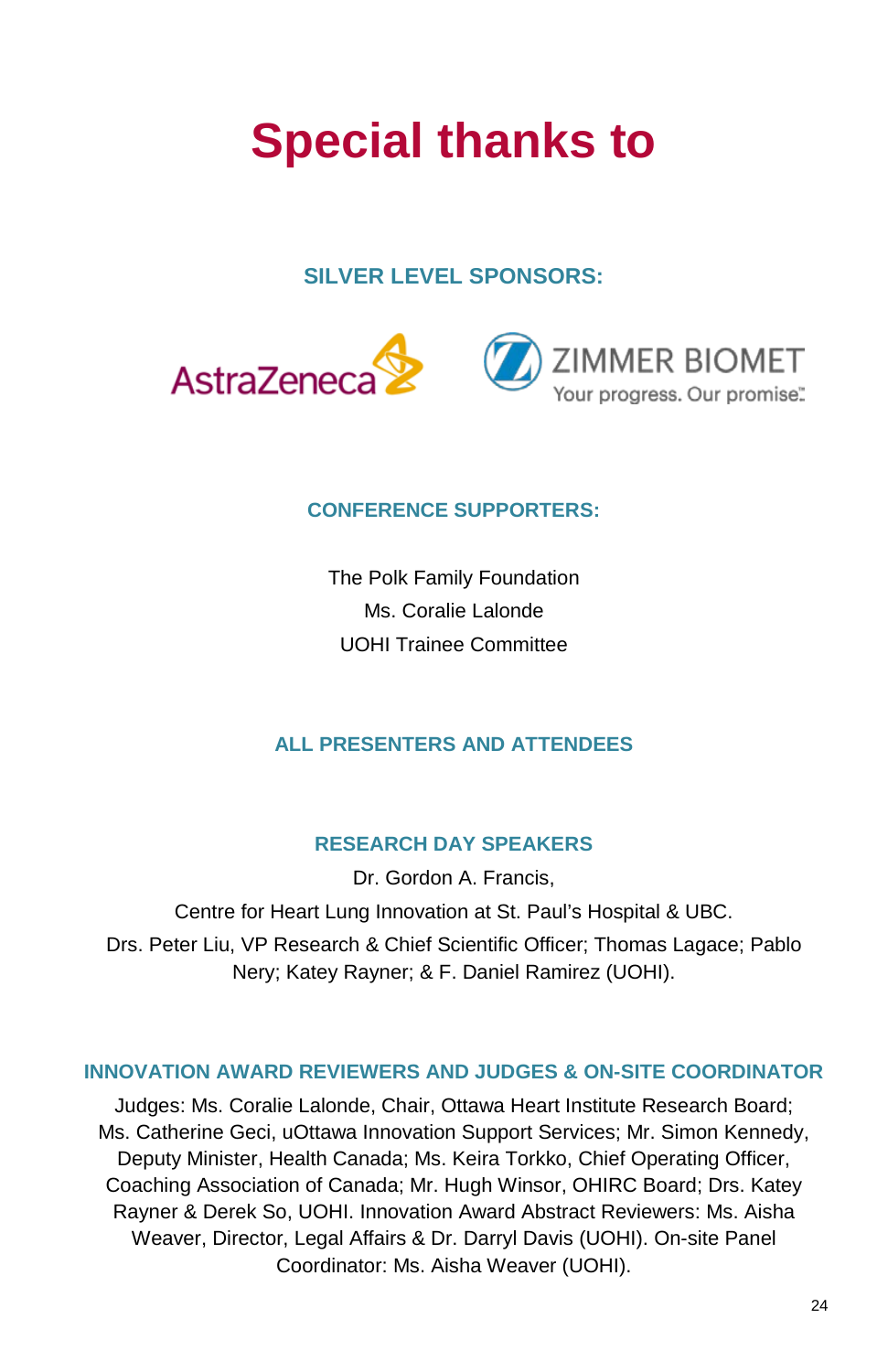#### **ORAL PRESENTATION SESSION CHAIRS**

Dr. Lisa Cotie, Mr. Rami Jadayel, Mr. Robert Miner, & Ms. Sandrine Parent (UOHI).

## **ORAL PRESENTATION JUDGES**

Dr. Gordon A. Francis (Centre for Heart Lung Innovation). Drs. Thais Coutinho, David Glineur, Thomas Lagace, Pablo Nery, Mireille Ouimet, Alexandre Stewart (UOHI).

## **POSTER JUDGES**

Basic Science: Dr. Greg Cron (The Ottawa Hospital); Drs. Benjamin Hibbert, Denuja Karunakaran, Thomas Lagace, Wenbin Liang, Han-Bin Lin, Mireille Ouimet, Benjamin Rotstein, Adam Shuhendler, Erik Suuronen (UOHI). Clinical Science and Bio-behavioural & Population Health: Drs. Mark Ainslie, David Birnie, Bernard McDonald, Pablo Nery, Louise Sun, Heather Tulloch (UOHI).

## **ABSTRACT REVIEWERS**

Basic Science: Drs. Emilio Alarcon, Patrick Burgon, Rob deKemp, Ruth McPherson (UOHI). Clinical Science and Bio-behavioural & Population Health: Drs. Aun-Yeong Chong, Lisa Mielniczuk, Bob Reid, Diem Tran (UOHI).

## **RESEARCH DAY PLANNING COMMITTEE**

Dr. Thomas Lagace, Chair; Dr. Palo Nery, Co-Chair; Dr. Lisa Cotie, Co-Chair, Trainee Committee; Mr. Pushpinder Kanda, Co-Chair, Trainee Committee; Ms. My-Anh Nguyen; Ms. Sandrine Parent; Mr. James Podrebarac; Ms. Samantha Sarkar; Dr. Adam Turner; Ms. Melanie Villanueva; Ms. Ann Nguyen (UOHI).

## **PROGRAM LAYOUT**

Ms. Angela Poitras, Communications & Ms. Ann Nguyen, Office of Research Services (UOHI)